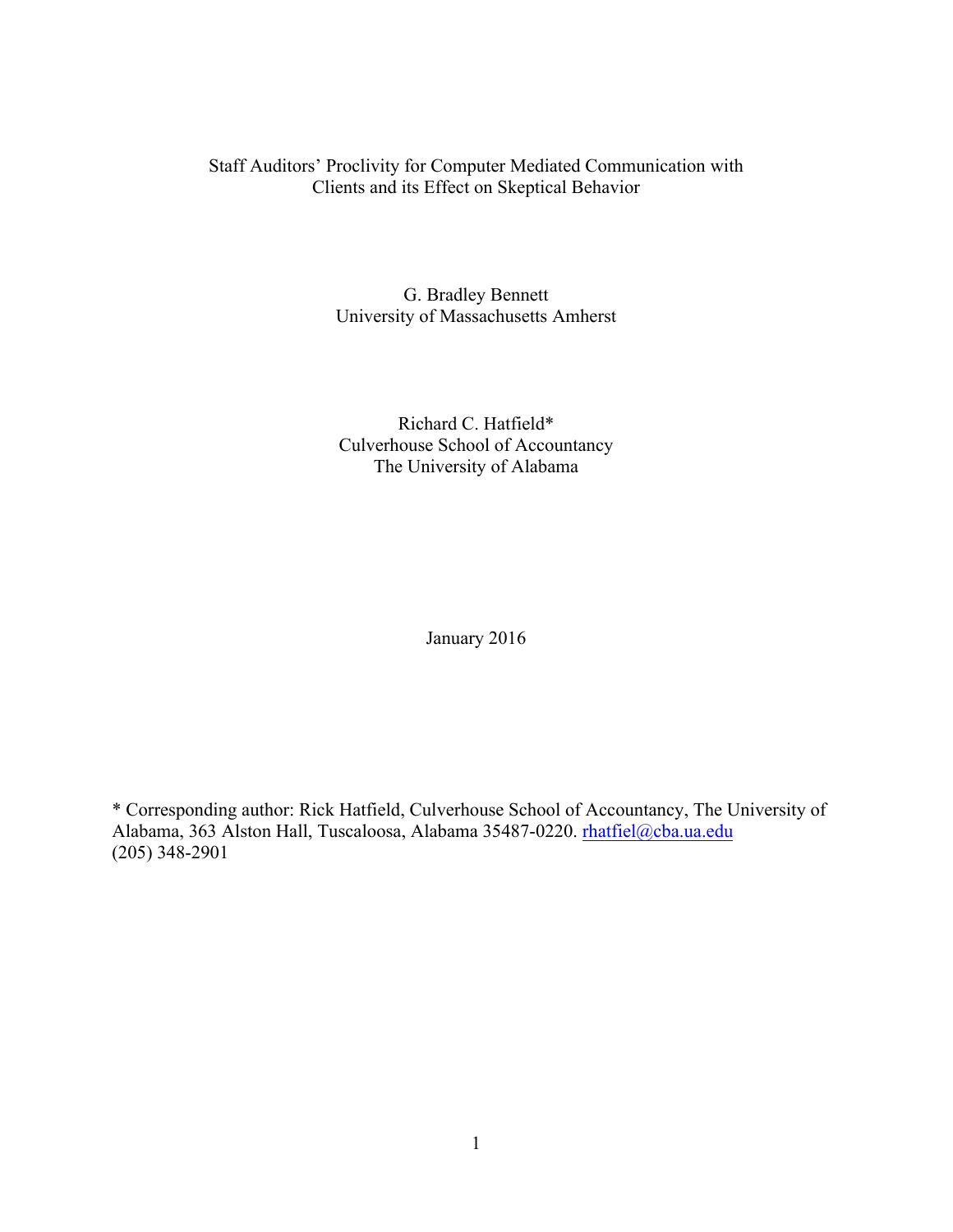Staff Auditors' Proclivity for Computer Mediated Communication with Clients and its Effect on Skeptical Behavior

# *Abstract*

This study considers whether computer-mediated communication (CMC) impacts auditors' interactions with the client, compared to face-to-face (FTF) communication. We also examine how nonverbal cues commonly associated with deception may affect auditors' skeptical behavior. We first conduct a brief survey with audit professionals (staff, managers, and partners) finding generational differences between the perceptions of the staff relative to those of managers and partners regarding when CMC is appropriate. Experimental results, based on Social Presence Theory (SPT) demonstrate that FTF interactions include more content and follow-up questions (a key aspect of skepticism) than CMC. Additionally, auditors engage in less relationship-building statements when communicating electronically. Also consistent with SPT, auditors communicating electronically request more documentation, though they ask fewer questions in general. Finally, using a measure of auditor skepticism, we find that auditors communicating FTF were more skeptical if the controller displayed nonverbal cues indicative of deception as well as more skeptical than auditors communicating electronically. Our findings suggest that communication mediums with reduced channels (e.g., no audio or visual channels), such as CMC, are less appropriate for complex and unique problem solving tasks. When paired with the concern that younger staff auditors are more likely to engage in CMC, skeptical behavior could be stunted in the modern audit environment.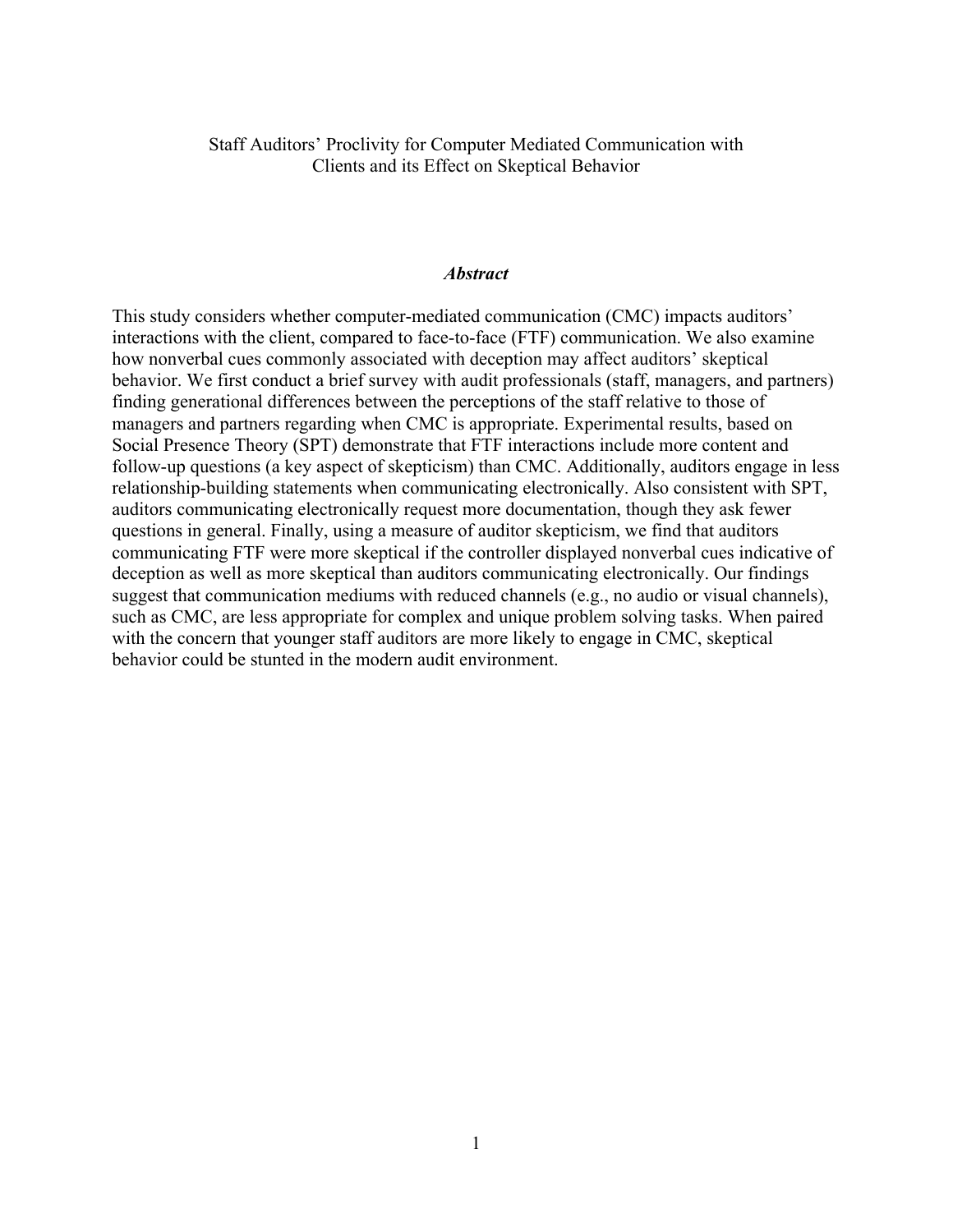### **I. Introduction**

In this study we examine how computer-mediated communication (CMC) changes the content of auditor-client interactions relative to face-to-face (FTF) communication. Further, we consider how common nonverbal cues related with deception may influence auditors' skeptical behavior. Like most business professionals, auditors are increasingly (and significantly) relying on CMC with clients and within the audit team (e.g., Baltes et al. 2002; Teeter et al. 2010; Brazel et al 2004). Comfort with, and use of, CMC is greater for younger generations (Lipnack and Stamps 2000; Bergiel et al. 2008), likely resulting in an increased tendency for audit staff to use CMC and to deem it appropriate in more situations than are audit partners. Semi-structured interviews with audit partners across multiple firms indicate a unanimous concern regarding the extent to which staff-level auditors are personally interacting with clients. These partners express concern that younger staff are not developing important client relationships and that they are not learning how to "read" the client. While the use of CMC can create efficiency advantages (Baltes et al. 2002) and break down certain interpersonal barriers (Bennett and Hatfield 2013), interviewed partners believe that FTF interaction is imperative to good auditor-client relationships. Further, they suggest that good client relationships not only improve client service, but also the staff's ability to obtain information and audit evidence. This study examines how the mechanism of CMC versus FTF communication creates different expectations of information transfer and how the loss of receiving nonverbal cues (when using CMC) can negatively impact auditors' skeptical behavior.

Social Presence Theory (SPT) was developed to consider how reduced channels of communication involved in telecommunication (i.e., no visual channel) alter interactions (Short et al. 1976). Social Presence is simply defined as the awareness of those with whom one is communicating. The existence of a visual channel (e.g., talking face-to-face) increases social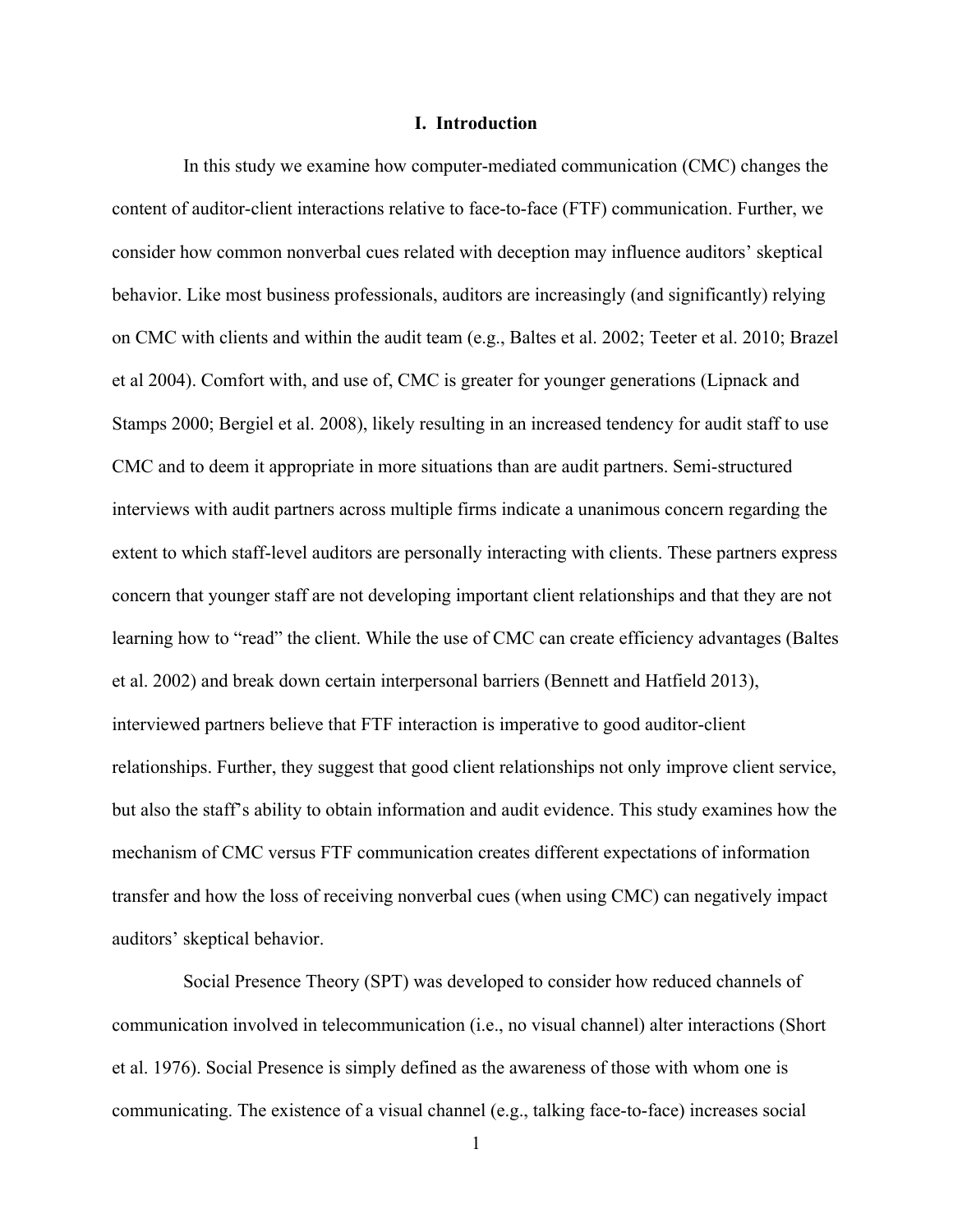presence by allowing for visual cues (e.g., facial expressions, body language, and talking distance) that can alter the meaning of the audio channel alone, often in unconscious ways (Short et al. 1976). For example, visual cues improve the synchronicity of interaction, indicating an understanding (or lack of understanding), as well as signals regarding whose turn it is to talk in the conversation. Audio channels also enhance social presence, even when visual channels are not present (e.g., a telephone conversation). Audio channels provide elements that increase meaning and understanding between parties, such as tone of voice, pauses, and speed. While face-to-face communication (with visual and audio channels relaying the message) is considered to have high social presence, communication methods that have neither visual nor audio elements (e.g., text-only communications, such as e-mail) have the least social presence (Christie 1974).

Ultimately, SPT suggests that task performance improves as features of the task better fit the communication mode. For example, complex problems or problems that involve negotiation or conflict are better suited for an environment with greater social presence such as FTF communication. However, when the task requires relaying specific information or when the questions to be asked are known, SPT suggests that less social presence (e.g., CMC) is a better fit for the task (Short et al. 1976; Daft and Lengel 1986; Noteberg et al. 2003). Recent communication research has also demonstrated that CMC is best used for simple information seeking (e.g., Heller 2010). Alternatively, FTF communication allows for rapid responses, generating more interaction, and the discovery of new questions to be asked (Short et al. 1976; Wilson and Williams 1975). In an audit context, typical audit tasks include passive information requests and interactive problem solving, as well as combinations of both. The use of CMC is more conducive to information/documentation requests (e.g., asking client for invoices, journal entries, or client contracts), but CMC can potentially impede the number of questions auditors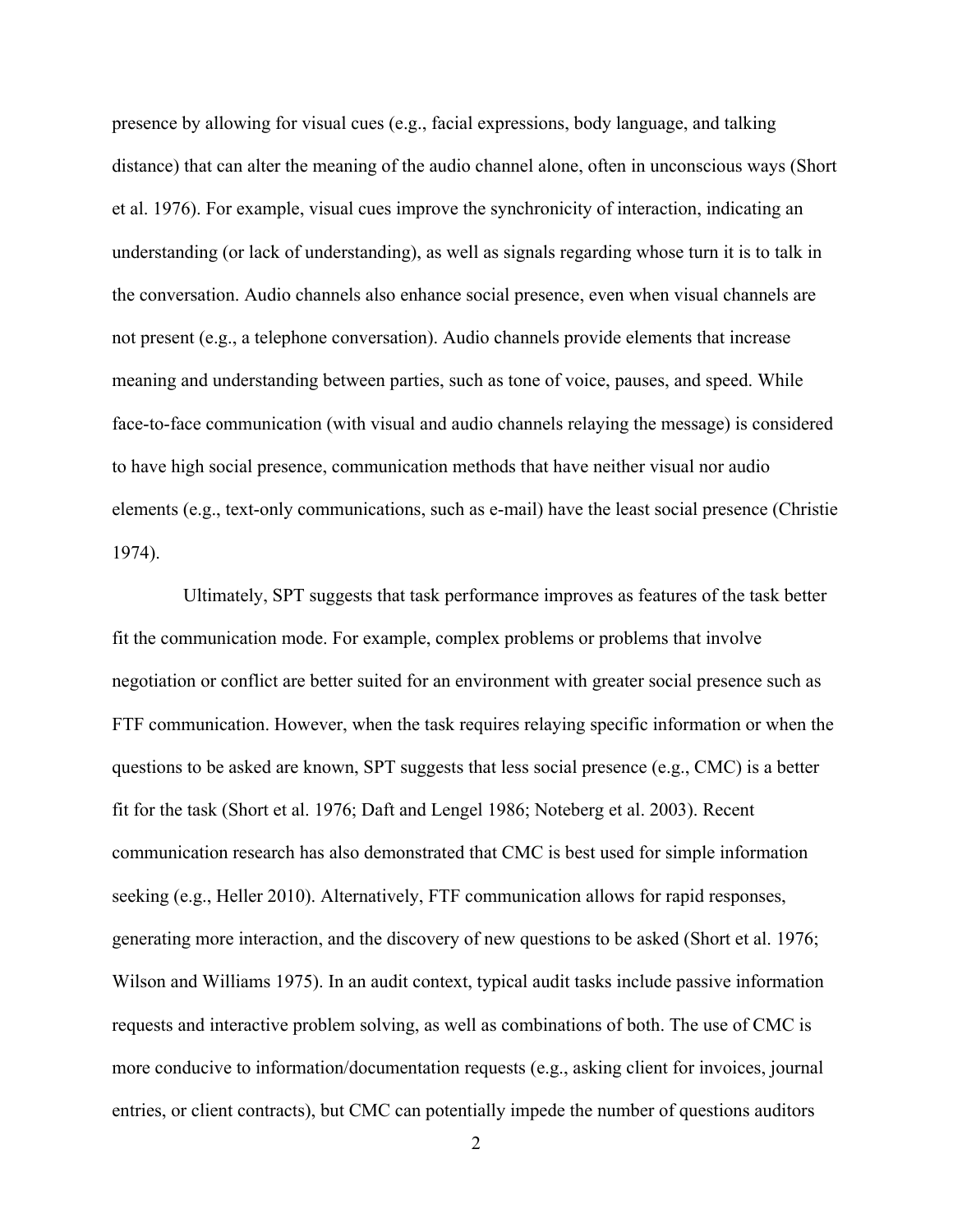ask directly of the client. Asking follow-up questions is a fundamental skeptical behavior (e.g., AICPA 2013).

A key benefit to greater social presence is the ability to observe and hear cues that are absent with CMC (Heller 2010). FTF communication allows for the transference of moods, experiential knowledge, and nonverbal cues not afforded by CMC (Heller 2010). Such nonverbal cues can also betray deception on the part of the information source (Frank 1988; Valley et al. 1998). Communication methods such as e-mail are less synchronous, allowing parties more time to phrase responses in such a way as to avoid further scrutiny (Brazel et al. 2004) and/or limit the information provided. Several meta-analyses indicate that cues such as speech disturbance ("uh" or pauses), a higher-pitched tone of voice when making a statement, and decreased eye contact are indicative of deception (e.g., DePaulo 1992; Ekman 1989; Zuckerman and Driver 1985). Observance of such cues may consciously, or unconsciously, cause auditors to be more skeptical and thus ask more questions of the client.

Results from a brief survey conducted with staff auditors, managers, and partners indicate that there are generational differences regarding perceptions of when it is appropriate to use CMC. While staff and partners agree on the appropriateness of CMC for tasks such as requesting a list of journal entries or the minutes of a Board meeting (i.e., document requests), they disagree regarding tasks such as asking questions about a perpetrated fraud, investigating fluctuations, or communicating a proposed adjustment to the client. In these latter tasks, staff auditors are more likely to believe that CMC is appropriate. While these generational differences were expected (Bergiel et al. 2008), they indicate that staff auditors are likely interacting with the client via CMC more often than the managers and partners are comfortable.

To investigate the effects of CMC relative to FTF communication on auditor-client interactions and skeptical behavior, we conduct an experiment with three conditions: e-mail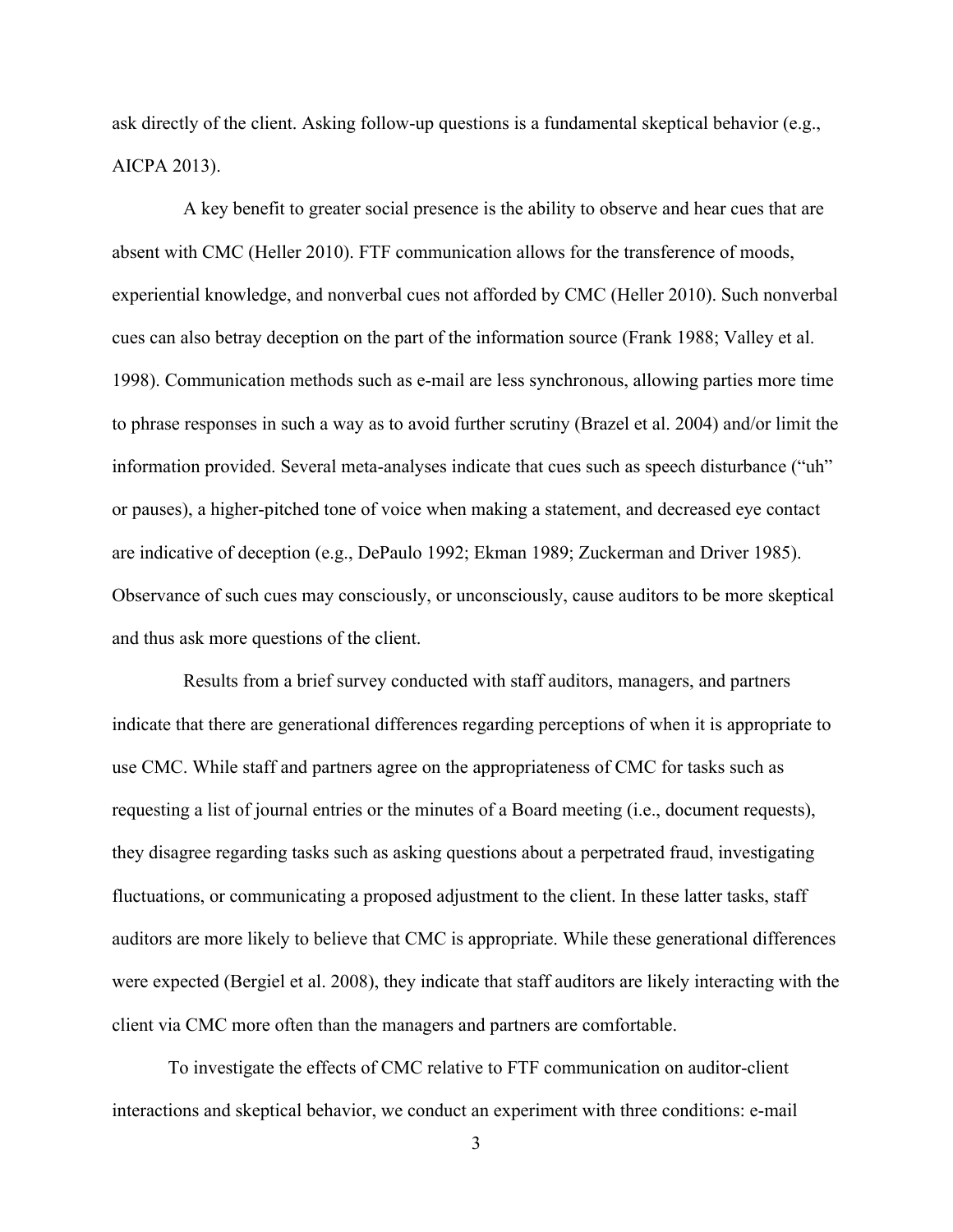communication, FTF communication (no nonverbal cues), and FTF communication with nonverbal cues<sup>1</sup>. In the experiment, auditors are given an audit task to complete: follow-up on three accounts receivable confirmations returned to the audit team with exceptions noted by the audit client's customers. In order to resolve differences, staff auditors interact with the controller of a fictitious client (experimental confederate). We find that, when communicating electronically, auditors ask fewer follow-up questions of the controller, have shorter overall interactions, and engage in less "give and take" in the conversation. Further, auditors engage in less relationship building statements when communicating electronically. It is interesting to note that, consistent with SPT, auditors communicating electronically request more documentation though they ask fewer questions in general. However, these general measures were not statistically significant between the two FTF conditions.

Of the three confirmations, one was designed to be a more complicated issue (i.e., potential inventory valuation issue). This issue provided a richer context for the participants to question and ask for information, and, by design, is the issue where the controller first exhibits nonverbal cues to participants in that condition. Using transcribed discussions between participants and the controller, independent coders rate how skeptical the auditors were in their questioning of the controller and the information being provided regarding this issue. In general, the auditors communicating FTF were considered more skeptical than auditors communicating electronically. Further, when receiving non-verbal cues, auditors were more skeptical than the other FTF condition (when nonverbal cues were not present) and the electronic condition. This indicates that auditors behave more skeptically when they are able to view such cues that suggest deception could be occurring, relative to when these channels of communication are removed.

<sup>&</sup>lt;sup>1</sup> While all face-to-face communications involve non-verbal cues/signals, in the study we manipulate and differentiate between the controller (confederate) deliberately inserting certain non-verbal cues, related to deception, into interaction with participants (referred to as the "FTF communication with nonverbal cues" condition).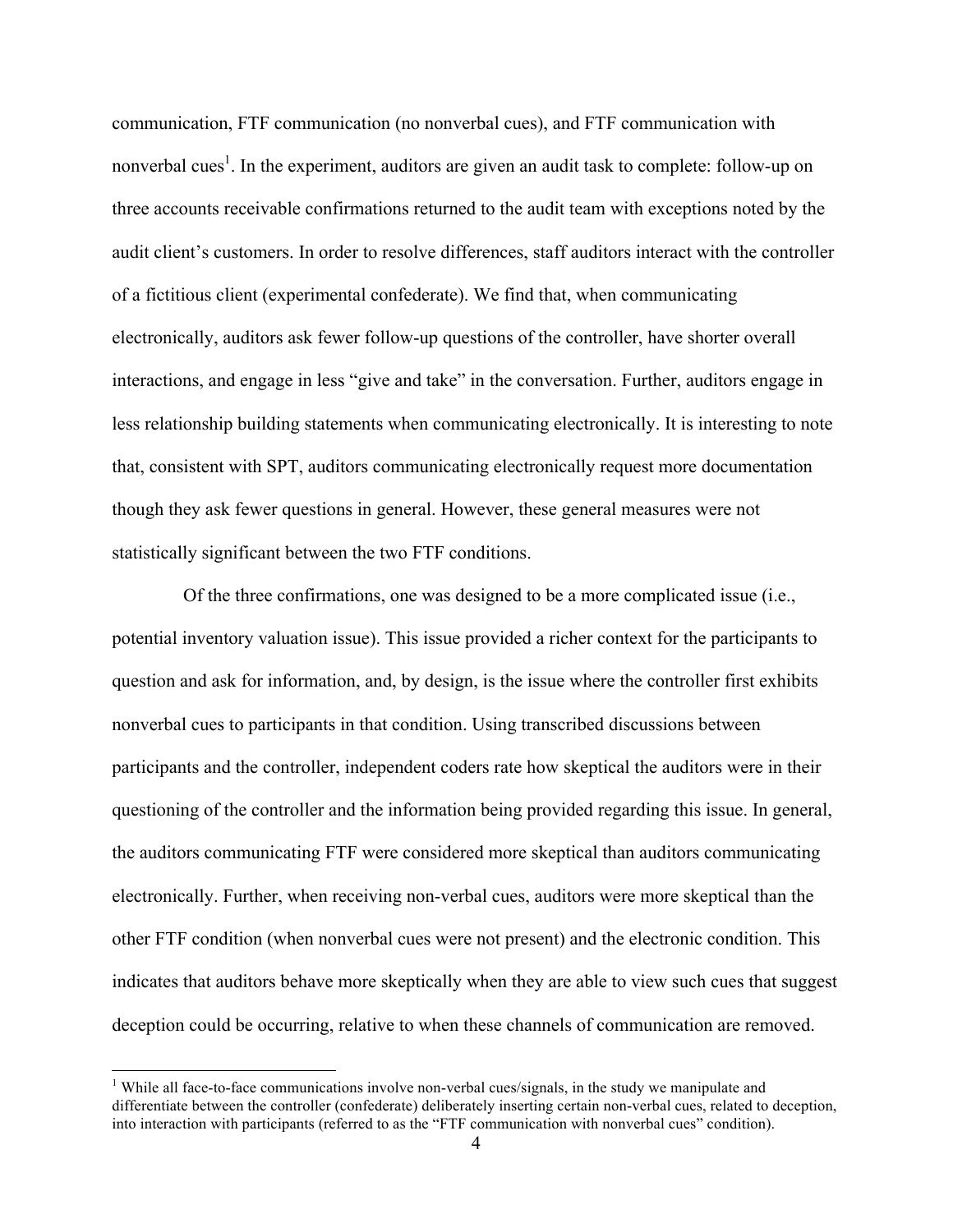The theoretical discussion and findings of this study are important to the practice of auditing as well as to accounting research. A central theme of this study is that communication mediums, such as CMC, with reduced channels (e.g., audio and visual) are less appropriate for complex and unique problem solving tasks. When paired with the concern that younger staff auditors are more likely to engage in CMC, skeptical behavior could be stunted in the modern audit environment. However, auditors do benefit by using CMC for certain audit tasks. The key is to appropriately match task with communication medium (Short et al. 1976; Daft and Lengel 1986). Given that partners and audit staff disagree on the appropriate medium at times and that difficult social situations increase the use of CMC, firms may want to explicitly consider these decisions.

In light of our findings, it is also important to understand that increased FTF interactions in such settings improve one's ability to identify future deception (Vrij and Semin 1996). Further, meeting FTF results in less deception, simply because people find it harder to deceive in-person (Valley et al 1998; Lee and Welker 2007). Firms may also consider prior research that suggest that, even when CMC is the most appropriate communication medium, prior in-person discussions and interactions improve subsequent CMC and make it more effective for a broader range of tasks (Powell et al. 2004; Lin et al 2008). Accounting research needs to further consider the choice of communication mode combined with its effects. For example, Bennett and Hatfield (2013) show that, in a complex task where FTF is most beneficial, audit staff may choose CMC when the situation is socially difficult in an effort to avoid FTF interactions.

The remainder of the paper includes a discussion of the generational differences regarding the use of CMC in Section II; hypotheses development in Section III; the experimental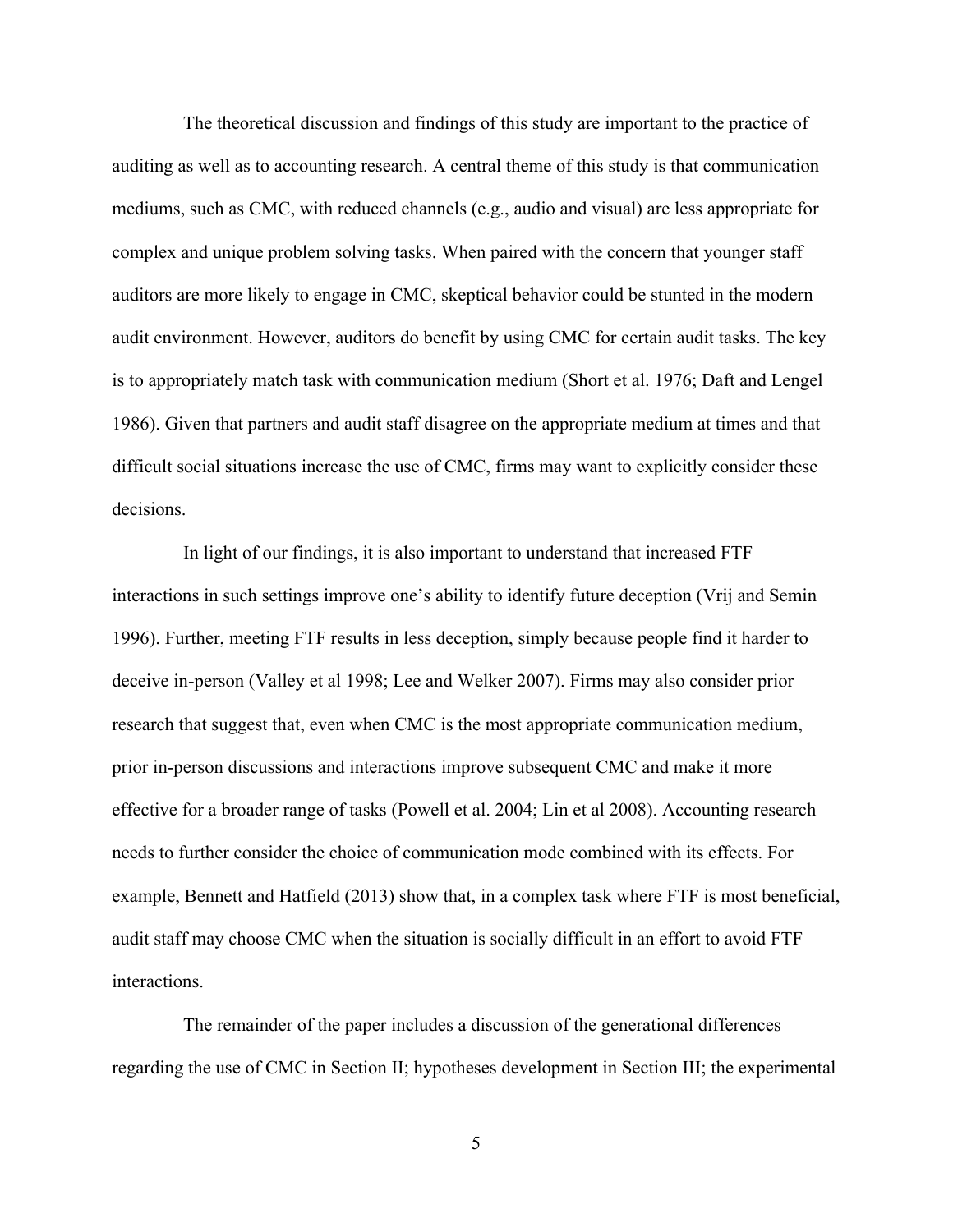design in Section IV. Section V presents the results while Section VI discusses our findings and implications for accounting research.

# **II. Comfort with the use of CMC: Staff versus Partners**

Computer mediated communication has numerous advantages. For example, CMC allows information to be relayed between parties asynchronously, avoiding the need for people to be in the same place at the same time and reducing scheduling conflicts and travel costs (Heller 2010). In an audit setting, staff-level auditors consider their use of e-mails to client management as less intrusive to client management (Bennett and Hatfield 2013). Further, CMC creates an "Equalization Phenomenon," which reduces status differences during communication that can prevent high-status communicators from dominating discussions (Dubrovsky et al. 1991).<sup>2</sup> Issues of age, race, gender and even physical handicaps can be reduced with CMC (Nowak 2003; Bergiel et al. 2008). Finally, CMC allows access to centralized experts (Rosen et al. 2007), such as national office experts that large audit firms employ.

Younger business professionals are more comfortable with CMC than older professionals (Bergiel et al. 2008). Beyond the normative considerations for use of CMC, it is important to consider the extent to which younger auditors and older partners may disagree on the appropriate use of CMC. Semi-structured interviews with six partners across multiple auditing firms provide insight into the perceptions of audit practitioners regarding the use of CMC. All partners shared the concern that younger staff are not personally communicating adequately with their clients.<sup>3</sup> Two reasons are most often cited for this concern. First, it is important to build personal relationships with the client. Such a relationship is important for

<sup>2</sup> For example, research has found that women are more comfortable engaging in CMC than men (Nowak 2003).

<sup>&</sup>lt;sup>3</sup> A common example, stated in slightly different ways, involves an audit partner working at the audit client for the day and noting that the younger staff never left the audit room. At the end of the day, when the partner asked they staff why they had not met with the client at all that day, the audit staff responded that they had been interacting with the client throughout the day, via e-mail and electronic messaging.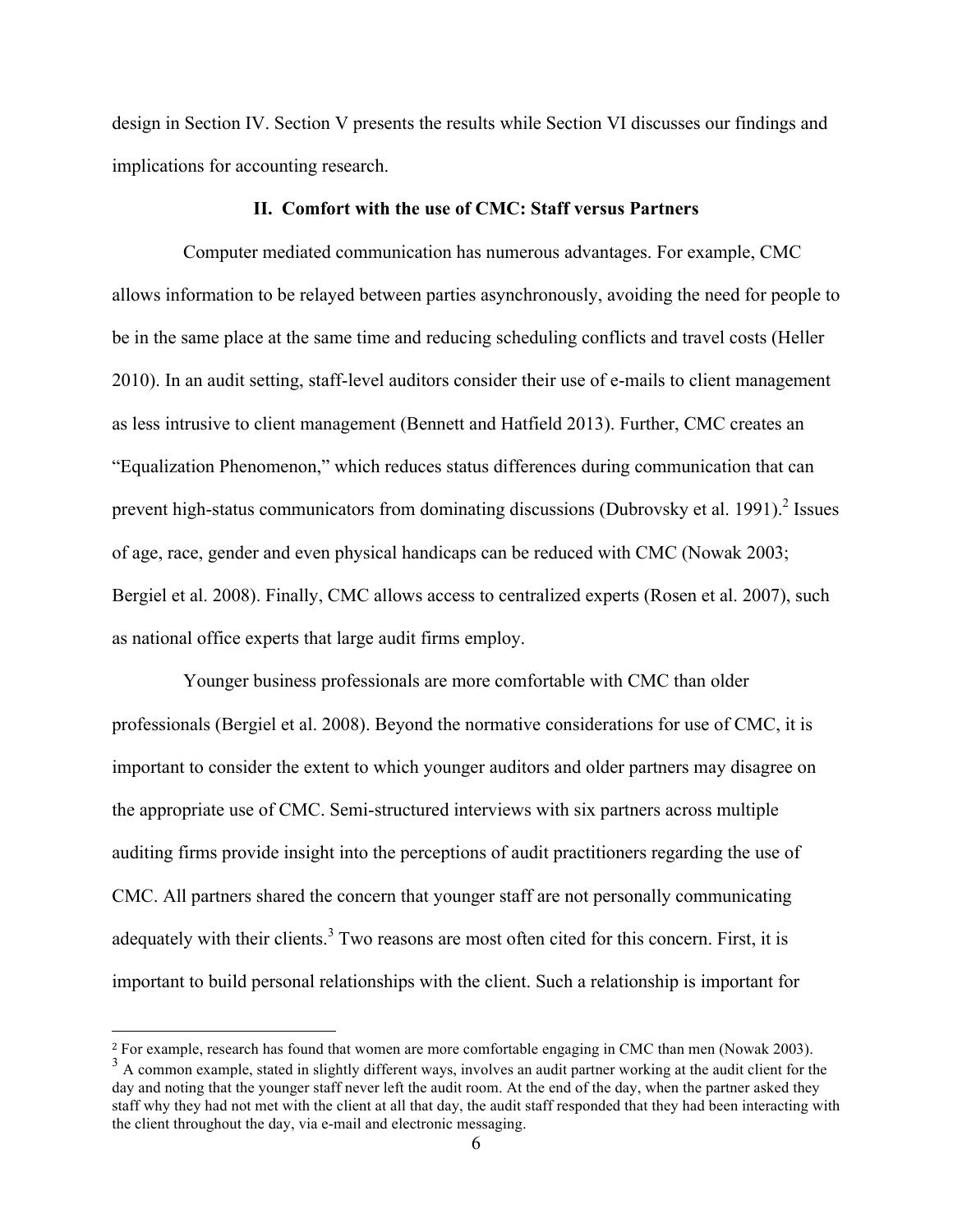client service, as well as improving the ability of the auditor to obtain necessary evidence. Second, auditors need to be able to "read" the client and that nonverbal cues are an important aspect of evaluating client responses. Partners believe that there are many skills related to dealing with different client situations that have to be learned over time and through multiple interactions. To expand on these partner interviews, we conduct a short survey to examine this potential difference of perceptions.

Fifty-four staff auditors and 39 managers and partners were given a short survey. Stafflevel audit professionals had, on average, 1.95 years of audit experience, while the manager/partner level professionals had 11.01 years of experience. Staff were approximately 24.80 years old with 54 percent female; managers and partners (combined) averaged 34.54 years old and were 38.50 percent female. Interestingly, these groups did not differ with regard to the amount of interaction with their own friends and family using electronic methods nor with the appropriateness of using CMC in non-audit situations (e.g., offering condolences to a friend). And while the extent of FTF client communication was similar, audit staff used e-mail more to communicate with the client (whereas partners opted for greater use of telecommunication). Audit staff were marginally more likely to believe that they can determine moods electronically  $(t = 1.41;$  one-tailed p-value = 0.08) or if someone is trying to hide something  $(t = 1.56;$  onetailed p-value  $= 0.06$ ; Table 1, Panel A).

## [ Table 1 ]

We asked survey participants about different audit situations in which they could communicate with the client via e-mail or FTF interaction. Our expectations, based on the communication literature, are that younger audit staff will be more likely to prefer e-mail interactions than managers and partners (Lipnack and Stamps 2000; Bergiel et al. 2008). Participants responded on an eleven-point Likert-type scale where 1 represents "definitely meet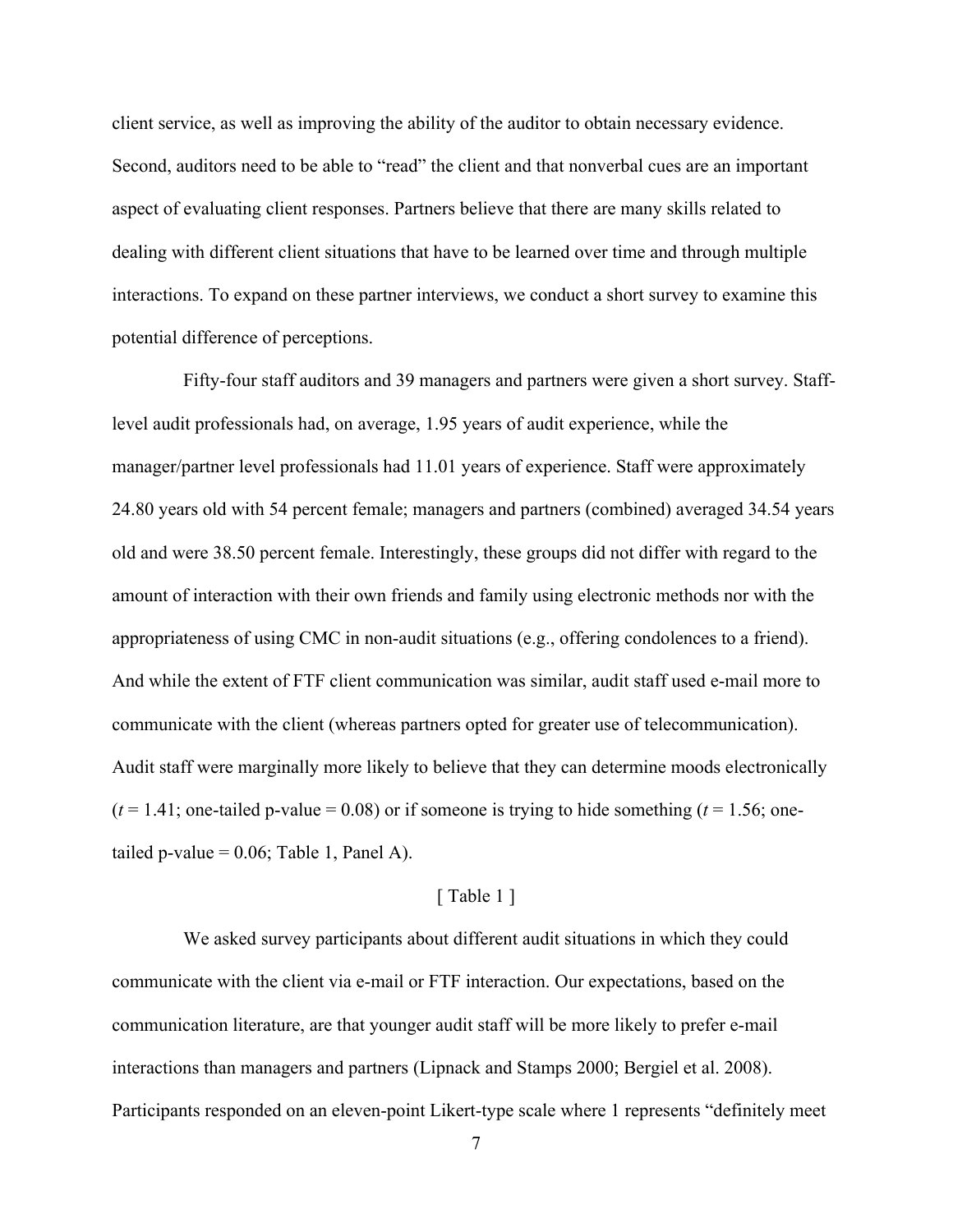in person" and 11 represents "definitely e-mail request." Audit staff and partners had similar beliefs that CMC was appropriate for situations requiring the conveyance of documentation, such as a listing of journal entries (7.24 vs 7.77 respectively; one-tailed p-value  $= 0.18$ ) or a request for minutes of a board meeting  $(8.96 \text{ vs } 8.87 \text{ respectively})$ ; one tailed p-value = 0.43) (See Table 1, Panel B). These results indicate that both staff-level and manager/partner-level audit professionals agree that it is appropriate to use a communication method with less social presence when requesting documentation from the client.

However, on more complicated issues that may require further discussion and explanation, staff and partner responses were generally different (See Table 1, Panel B). For example, checking with the accounts payable clerk for differences in the accounts payable process (6.19 vs 5.00; one-tailed p-value = 0.03). Similarly, when asking the client how a receivable balance was calculated, in order to determine the cause of a fluctuation, staff auditors were marginally more likely to use CMC (4.28) relative to partners/managers (3.26; one-tailed pvalue  $= 0.03$ ). Similar results are found for proposing an adjustment (2.76 vs 1.76; one-tailed pvalue  $< 0.01$ ) and for questions regarding employee fraud (1.96 vs 1.44; one-tailed p-value  $<$ 0.01). While two other situations were not significantly different, the pattern of responses is consistent. Overall, these findings suggest that staff auditors are more comfortable using CMC in a broader range of client interactions than are partners in our sample.

Prior research has generally suggested that audit managers and partners believe FTF communication to be superior (e.g., Agoglia et al. 2010). Further, Bennett and Hatfield (2013) find that audit staff may use electronic communication to avoid difficult interactions with certain client managers. That is, there are other, social psychological reasons that staff may choose to interact electronically, beyond the specific task at hand (e.g., status/power differences). Given concerns of partners in our semi-structured interviews and our survey findings that suggest that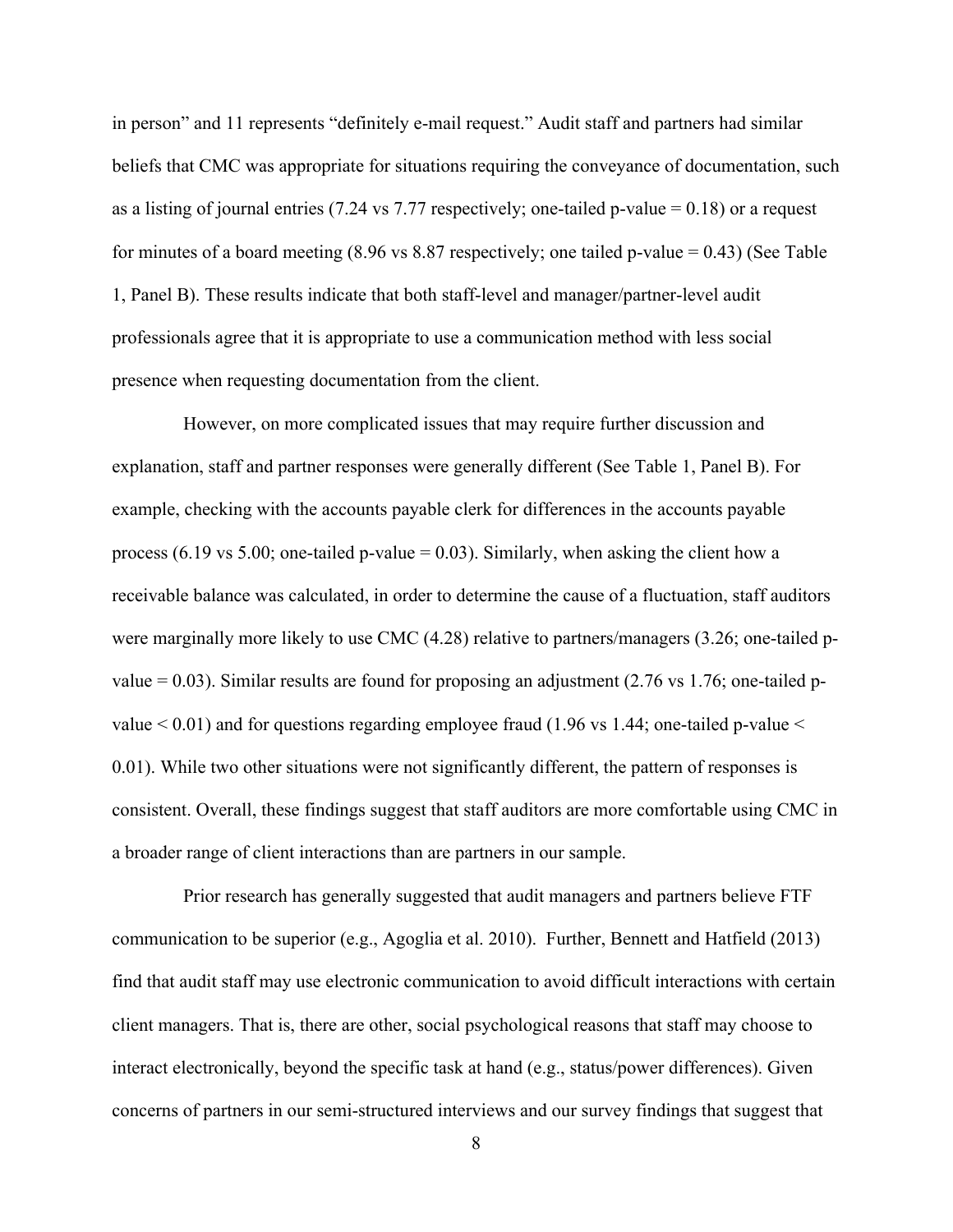staff are using CMC more than partners would prefer, we next consider the extent to which use of CMC may be negatively influencing the audit process.

## **III. Hypotheses Development**

Professional Skepticism is an attitude that includes "critical assessment of audit evidence" (AICPA 2010, paragraph 7; PCAOB 2010b), that includes a disposition of inquiry. Inquiry involves seeking information from knowledgeable persons and should include consideration of client reactions and asking follow-up questions (AICPA 2013). Lee and Welker (2007) suggest that extensive questioning creates an environment that induces a skeptical mindset in auditors. Standards specifically discuss the importance of follow-up questions as a way to discover issues, for example circumvention of controls or indicators of fraud (PCAOB 2010a) and as a premise to modify audit procedures or perform additional procedures (PCAOB 2010b; AICPA 2013). Chen et al. (2012) find that an audit environment including such questioning can deter earnings management. Given the importance of inquiry, and particularly follow up questions, we consider how the medium of communication lends itself to this aspect of auditing.

#### **Electronic vs. Face-to-Face Communication: Social Presence Theory**

In most industries electronic communication is growing at a rapid rate (Heller 2010). In auditing, electronic communication has become routine among audit team members (e.g., Brazel et al. 2004) and has increased even more since the development of electronic workpapers (e.g., Agoglia et al. 2009). Further, the rise of "remote audits" has resulted in increased use of technology to communicate among team members (Teeter et al. 2014), leading to saving labor costs through off-shoring as well as audit efficiencies. A key advantage to electronic communications among audit team members is that it allows managers and partners to review multiple jobs from a single location and reduces the time and cost of travel, improving audit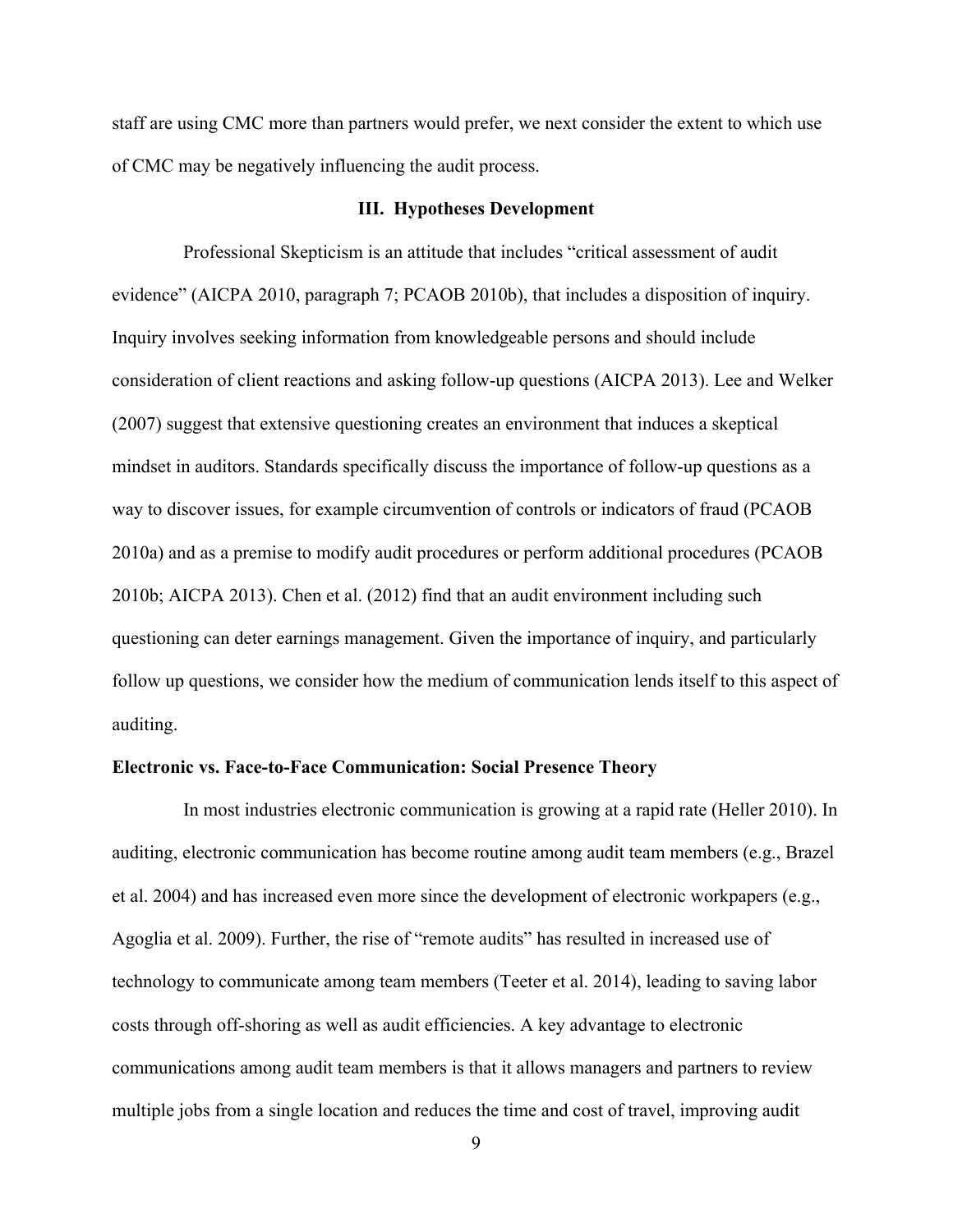efficiency (Agoglia et al. 2010). Interestingly, interviewed partners indicate another key benefit to CMC, an audit trail of communication. Beyond the review process, electronic communication between auditors and their clients is increasing as well (Noteberg et al. 2003). While research (Agoglia et al. 2010) and anecdotal information suggest that audit firms perceive FTF communication to be superior, our survey evidence suggests that the extent of CMC deemed appropriate in a typical audit may be perceived differently by younger and older members of the audit team.

Social Presence Theory (SPT) was originally developed by Short et al. (1976) to consider the effectiveness of communicating via telephone (lacking visual cues) relative to FTF. This theory continues to be expanded and is quite relevant to modern electronic communication methods. Areas as diverse as conflict resolution (Larson 2003), business communications (Sethi and Adhikari 2010), and on-line education (Wei et al. 2012) consider the extent to which social presences influences the effectiveness and acceptance of CMC. Social presence is the level of awareness of the other person in a particular communication medium. FTF communication has the highest social presence, including three primary channels of communication: textual, audio and visual (Short et al. 1976). Visual channels of communication can enhance or even change the meaning of the other channels (Bergiel et al. 2008). Visual cues also improve synchronicity of communication allowing for more back and forth and more rapid adjustments within the interaction (Storper and Venables 2004). For example, eye contact, nods, and facial expressions can indicate that there is mutual understanding (or a lack of understanding) and when thoughts are completed and the other person should respond (Argyle 1969). Greater synchronicity results in more conversation, including more questions, and quicker transference of information.

Removing channels from the interaction hinders this process. For example, Wilson and Williams (1975) demonstrate that when the visual channel is removed (e.g., telecommunication),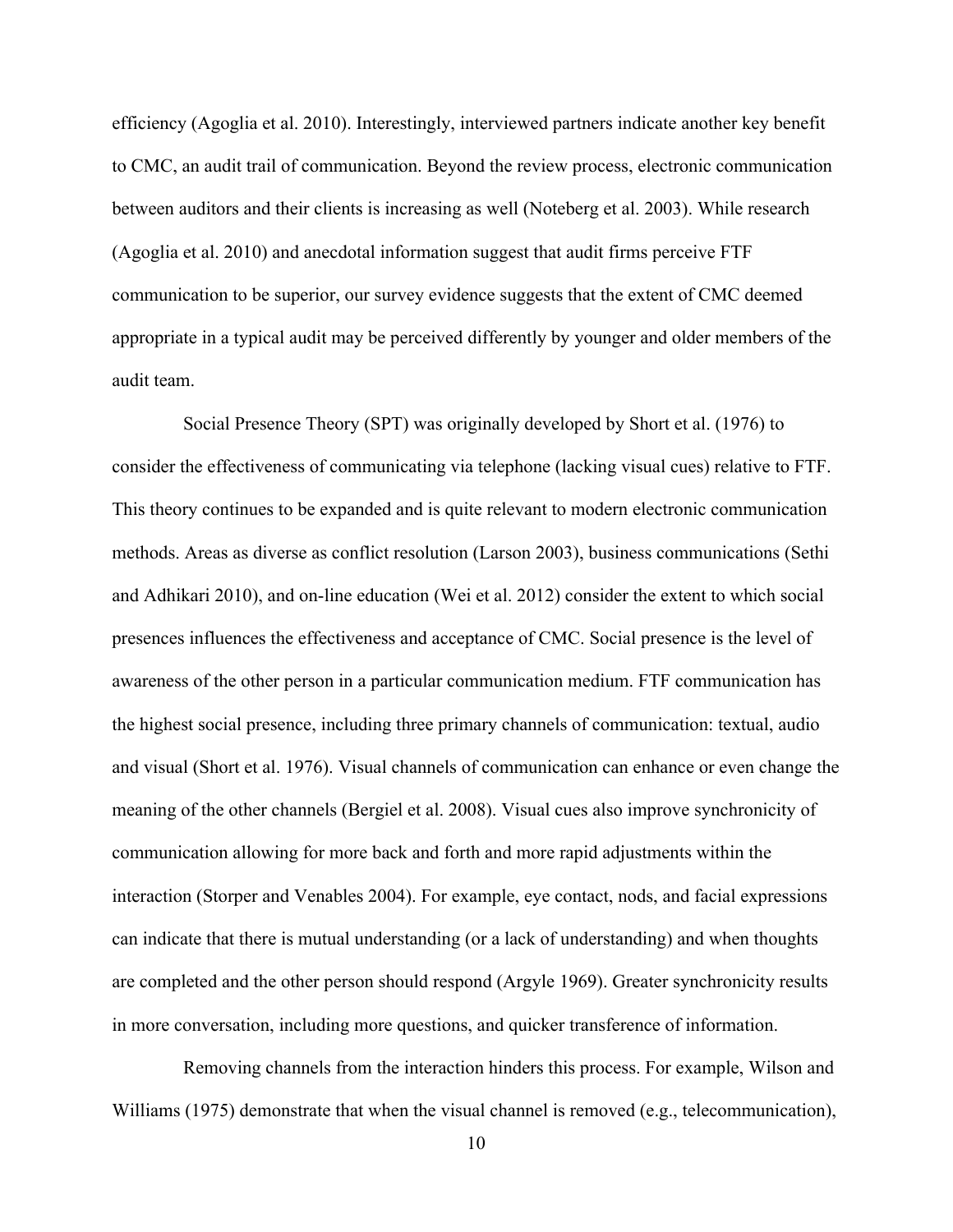interactions are changed. They analyze the Watergate transcripts (consisting of telephone and FTF communication) and find less feedback in telephone communication (less social presence) relative to FTF communication. While they do find that telephone conversations include audio feedback (e.g., "I quite agree"), FTF communication was longer, had more agreements and disagreements, and more questions were asked. Their general finding was that better synchronized discussion in FTF communication leads to more content, relative to telecommunication. CMC, such as e-mail, has the least social presence (having only textual communication), making synchronous interaction more difficult.

SPT highlights the importance of matching the medium of communication to the information task. For example, greater social presence improves task outcomes where the goal is information convergence, which involves reaching agreements or solutions through knowledge sharing and benefits from immediate feedback. However, when the goal is information conveyance, greater social presence does not improve outcomes (Murthy et al. 2003). Similarly, Carey et al. (1997) find that FTF communication improves the solutions for complex tasks but not for simple tasks. Overall, research suggests than when the exact questions are known or simple information conveyance is required, then low social presence communication (CMC) is the best medium. Fewer channels (e.g., audio or visual) allow focus on the simple information at hand, as well as the ability to reread textual communications, thus improving text-only communication in such settings (Short et al. 1976). However, if problems become complicated, if the appropriate questions are not known (i.e., uncertainty exists), or if conflicts may arise then greater social presence improves communication (Short et al., 1976; Daft and Lengel 1986; Noteberg et al, 2003). Greater synchronicity of communication afforded by mediums with higher social presence creates dialogue, with more immediate feedback to questions and the ability to ask subsequent (previously unconsidered) questions based on responses (Short et al. 1976).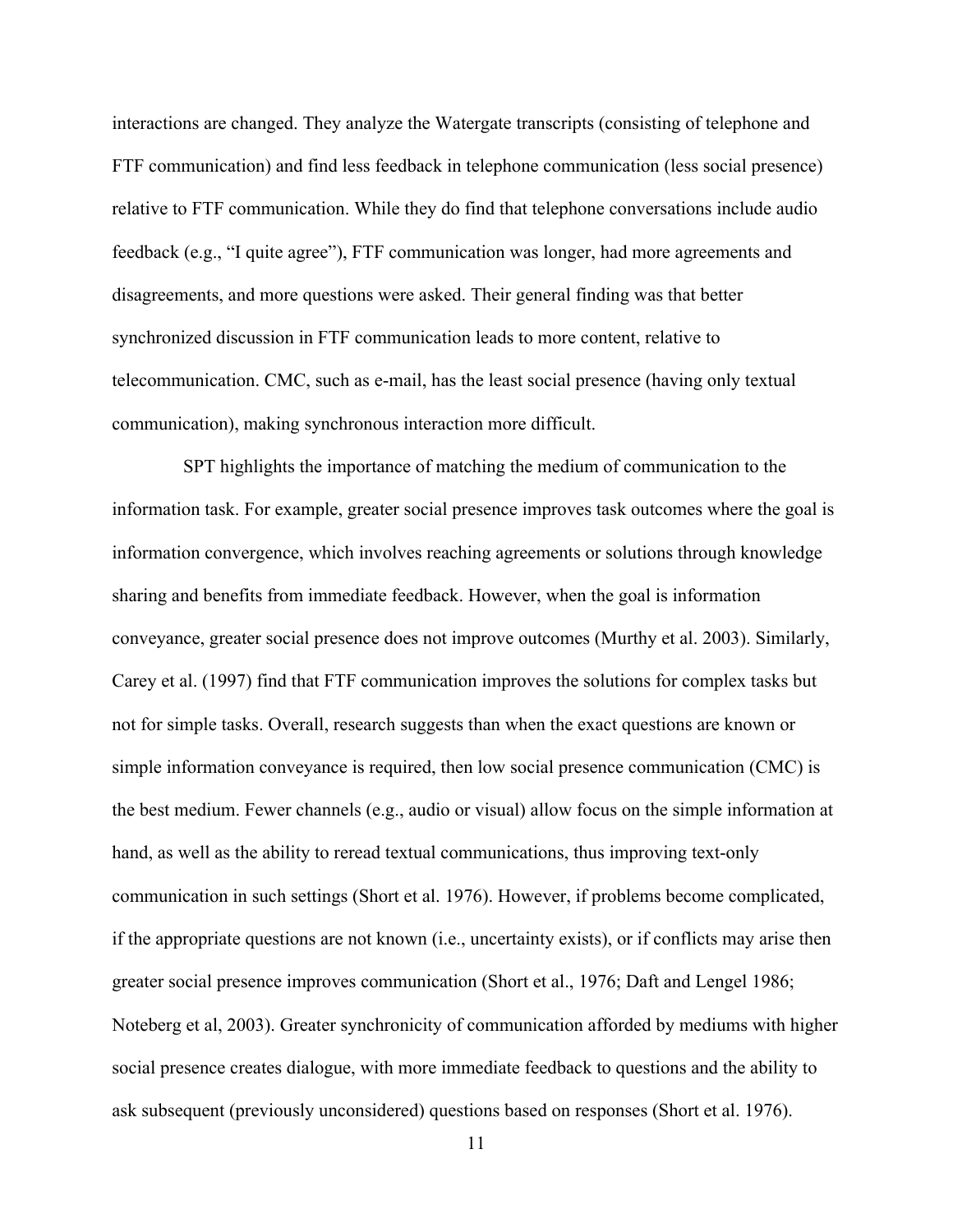Audit tasks vary in nature and thus differ in their need for social presence. For example, as discussed in the survey above, if the auditor simply needs a listing of journal entries, CMC is a better way to request the information. The asynchronous nature of the requests allows the client to provide the required information when they have available time, which is more efficient for both parties and, thus, more likely to be appreciated by the client (e.g., avoiding interrupting the client (Bennett and Hatfield 2013)). Conversely, other tasks, such as the explanation of a fluctuation, would be better served via a communication method with more social presence. That is, in such a vague task, the exact questions are unknown, and the client's reaction to questions may be an important part of the information gathered by the auditor (AICPA 2013). Many audit tasks require the auditor to both request documentation and ask client management for explanations or clarification. Given that the front-line auditors are younger, survey evidence suggests that they are more likely to use CMC than partners would prefer. However, auditors are different than information seekers in prior communications research in that they are trained to be skeptical and are subject to professional standards that describe the need for inquiry.

The above discussion describes the strength of FTF interaction as involving more synchronous discussion resulting in greater questioning by auditors. In an auditing task, increased questioning represents increased skeptical behavior (AICPA 2013; PCAOB 2010b). However, CMC lends itself to information conveyance, such that auditors will be more likely to request documentation than when discussing the issues in-person. This leads to the following hypotheses:

- H1: Auditors will ask the client more follow-up questions when communicating FTF than when using CMC.
- H2: Auditors will request more documentation from the client when using CMC than when communicating FTF.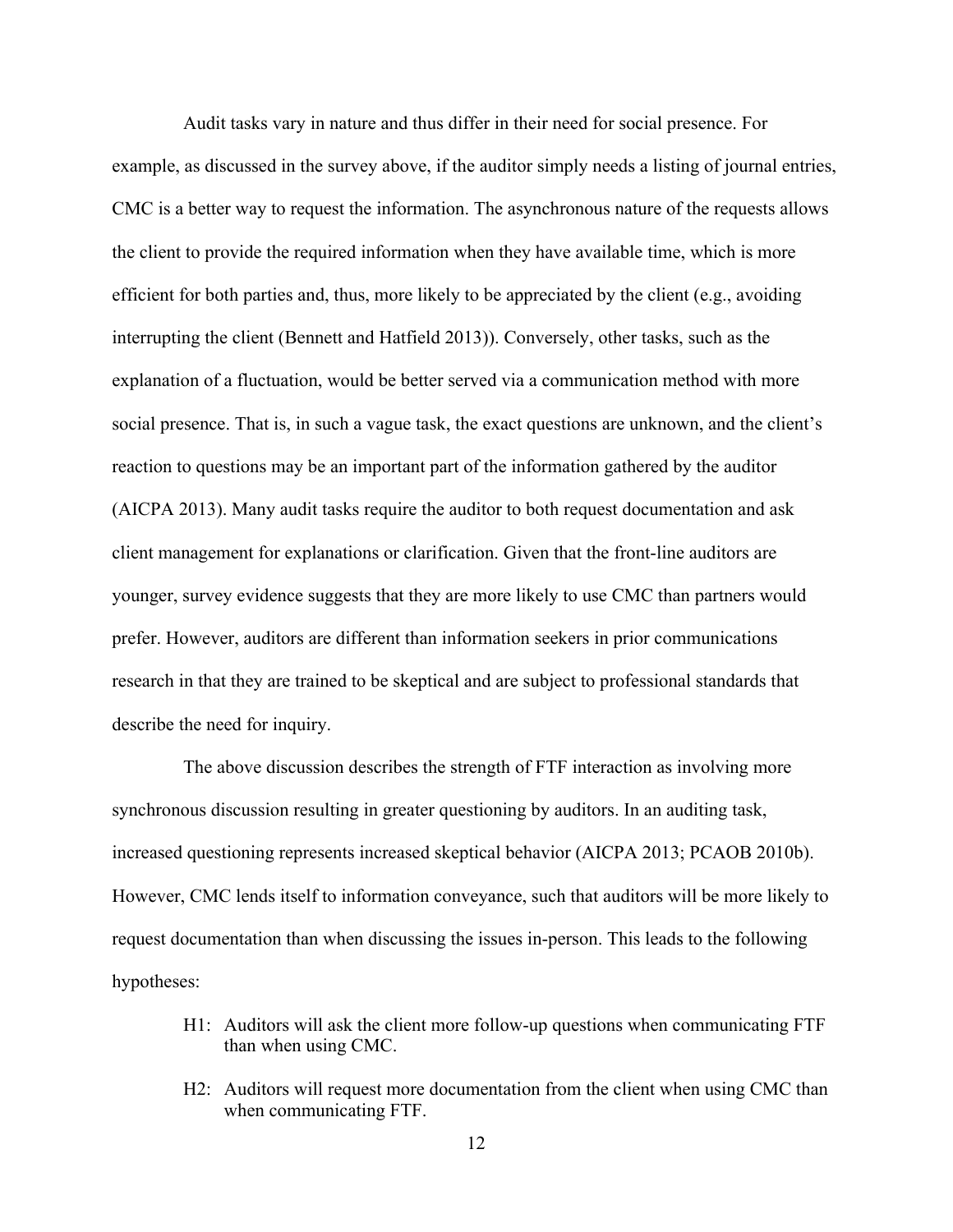Greater social presence also increases trust (Storper and Venables 2004), which can facilitate communications and dialogue between parties. Further, richer communication mediums help people learn more about one another (e.g., skills, experiences, and background) not only allowing for better relationships to be built (Rosen et al. 2007), but for assessment of competencies and abilities. Our survey responses also indicate that partners view this aspect of communication between the staff and the client as critically important to the auditing process. As an indication of relationship development, we expect that FTF communication will include more relationship building statements than CMC.

H3: Auditors will make more relationship building statements when communicating with the client FTF than when using CMC.

## **Nonverbal Cues and Deception**

SPT suggests that the loss of the visual channel in communication, as well as the audio channel, reduces social presence and, thus, can reduce communication effectiveness. However, lack of visual and audio channels also eliminates the nonverbal cues that can indicate deception on the part of the communicator. Frequency of body movements, speech disturbances (pauses and/or "uhs") and a higher pitched tone of voice are indicators of potential deception (e.g., DePaulo 1992; Ekman 1989; Vrij and Semin 1996). Additionally, electronic communication, which is both asynchronous and text-only, allows the message sender to carefully craft his/her message to avoid further scrutiny of the message. These cues are subtle and difficult to explicitly act on, but they likely influence individuals, perhaps without knowing why (Vriji and Semin 1996).

Auditors face many situations that potentially involve aspects of deception by their clients. While outright fraud is relatively rare (Loebbecke et al. 1989), clients may simply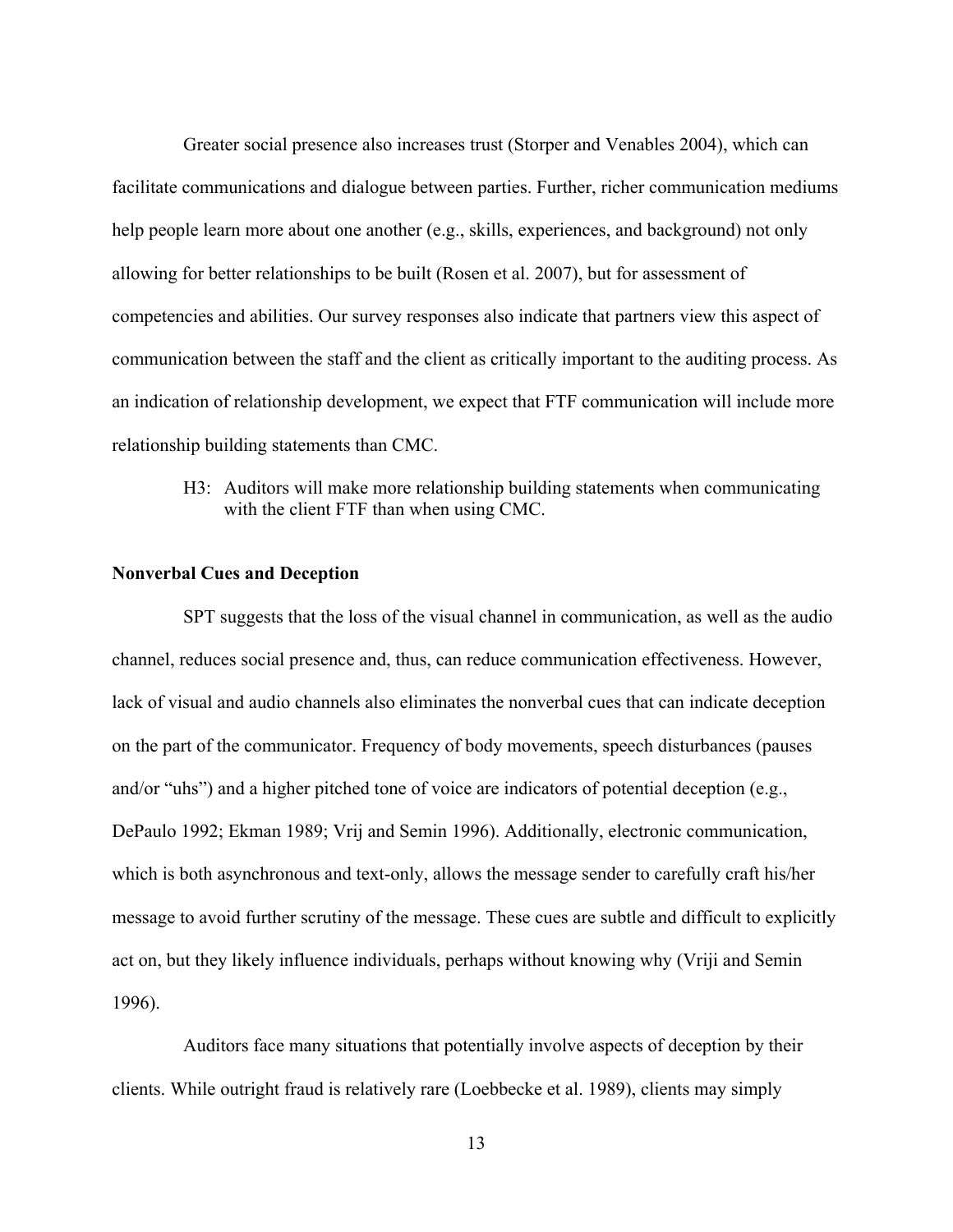attempt to avoid conveying certain information without lying. That is, certain information may only be offered if specifically asked about. Thus, we employ a broader definition of deception, including acts of omission that may be misleading or misinterpreted (Gasper and Schweitzer 2012). Again, a key aspect of audit inquiry, as it relates to professional skepticism, is the consideration of client reactions to questions (AICPA 2013). Presumably, if client reactions created concerns over the forthcomingness of the client, questioning should intensify. However, prior research demonstrates the difficulty, particularly of the interviewer, in determining deception (see Feeley and Young (1998) for a review of deception studies). Nevertheless, we expect that these non-verbal cues of deception will cause auditors to behave more skeptically, causing them to ask more questions and scrutinize responses.

H4: When the client displays nonverbal cues of potential deception, auditors will ask more follow-up questions relative to FTF interactions where no such cues are displayed.

# **IV. Experiment**

# **Participants**

To examine the proposed hypotheses, we conduct a 3x1, between-subjects experiment. Participants in the study included staff-level audit professionals with approximately 20.53 months average full-time work experience. Participants were 40 percent female and 60 percent male and worked for three of the four international accounting firms and one regional firm.<sup>4</sup> See Table 2 for demographic information.

[ Table 2 ]

<sup>&</sup>lt;sup>4</sup> We obtained the majority of participants at two offices of an international, Big Four accounting firm, while others completed the experiment at a location other than their firms' office. The results reported do not differ based on data collection site.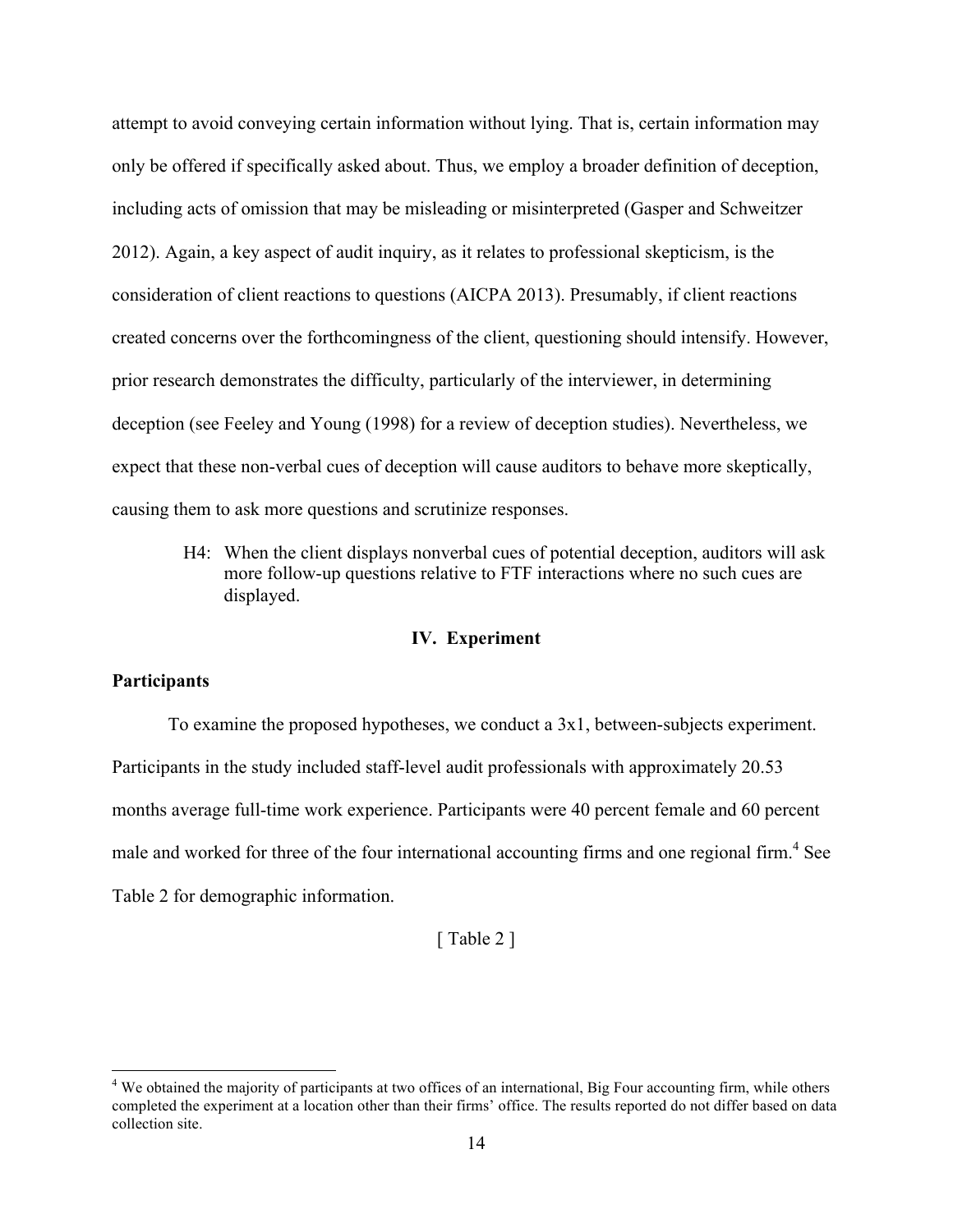# **Experimental Audit Case**

Directions and case materials were administered to the participants via a web-based software platform. As noted in the instructions to the case, participants assumed the role of a staff-level audit professional on a hypothetical audit engagement. After presentation of instructions and client background, each participant was introduced to an experimental confederate in the role of the corporate controller.<sup>5</sup> Participants were then asked to complete testwork on accounts receivable confirmations.

To complete the testwork, participants reviewed three accounts receivable confirmations that had been returned with potential discrepancies between the customer's records and the audit client's records. As part of the assigned task, participants were to determine the nature of the discrepancy and concluded on accounts receivable testwork. Upon reviewing the returned accounts receivable confirmation noting the discrepancy, participants could request more information from the controller.

In the second meeting with the controller, the participant received more information regarding the confirmation. In the FTF conditions, these discussions were audio taped and electronic files were collected by a third party and sent to an independent transcriber who created a written transcript.<sup>6</sup> In all conditions, the controller's answers/narrative and provided documentation to the auditors were the same, dependent on their questions and requests. The nature of the participant's question directed the conversation, as well as what information and which documents the controller provided. If asked, the controller provided information, with supporting documentation if such documentation was requested. Therefore, the participant's inquiries and follow-up questions were important to the information/evidence gathering process.

<sup>&</sup>lt;sup>5</sup> The experimental confederate was a former accounting professional with public accounting experience. To avoid a potentially intimidating situation for the staff auditor in meeting with the confederate (e.g., Bennett and Hatfield 2013), the confederate was not significantly older than participants and maintained a pleasant demeanor. <sup>6</sup> The authors did not have access to the audio file itself, only the transcribed narrative.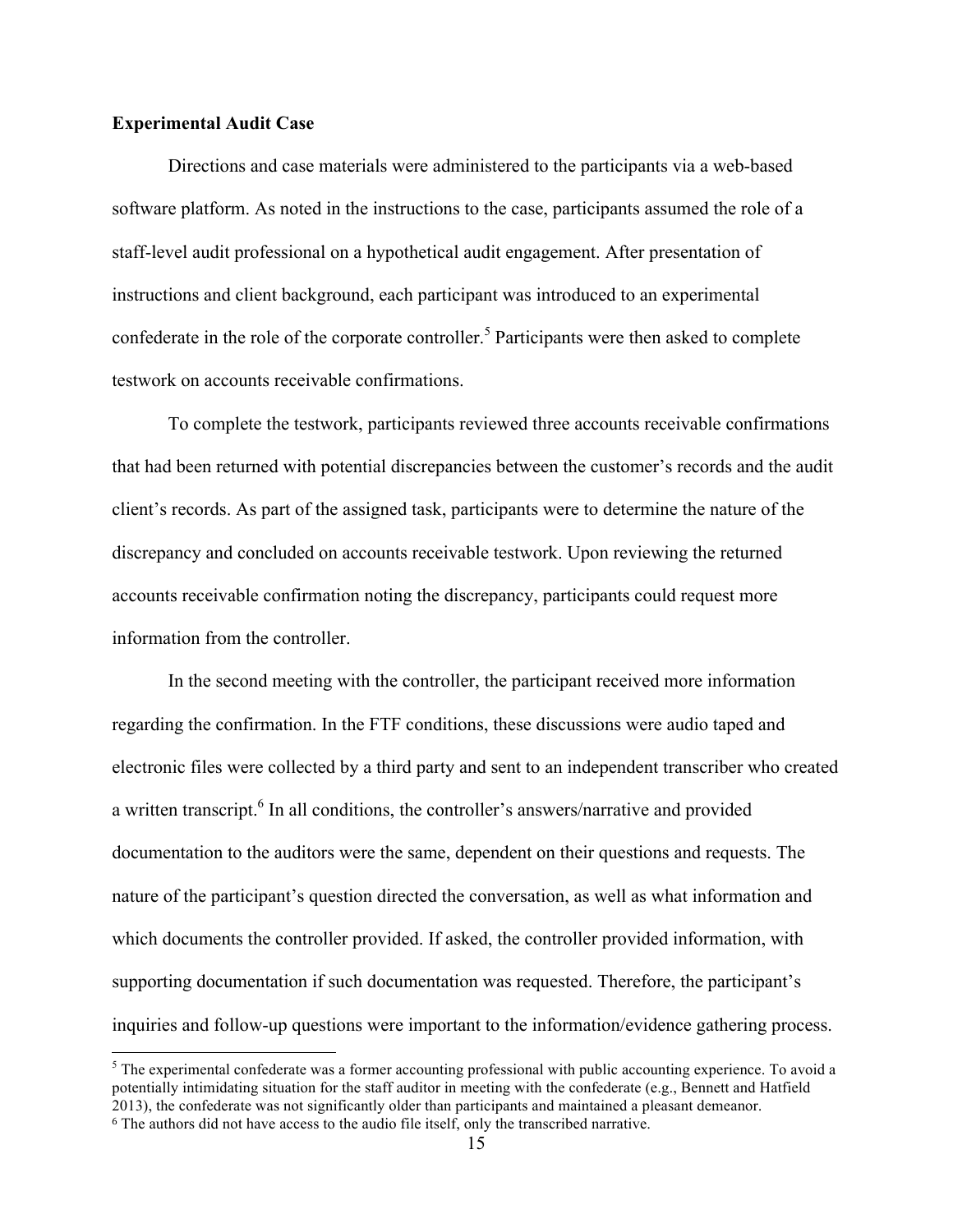Although all three confirmations were provided at the same time to the participant for initial review, the confirmations contained different issues and seeded problems.<sup>7</sup> On the first and third confirmation, the customer noted that one of the invoices had not been received by year-end and was not considered a payable on its books. Responses and documentation indicate that the first had been appropriately included in receivables (shipping terms were FOB shipping point) while the third had not (shipping terms were FOB destination).

On the second confirmation, the customer noted that they paid less than what was noted on the confirmation as owed at year-end. If asked, the controller explained that the customer received a discount, resulting in a difference in what was paid (\$18,000) relative to what was in accounts receivable and on the confirmation (\$19,900). Again, based on the questions, the controller would then explain that customers can receive discounts for paying "early." If verified by the invoice, the participant may notice (and question) why the amount was much greater than 2%, per the stated terms of 2/10, net 30. Upon further questioning, the controller would state that the discount was given to the customer, approved by the sales manager, in order to remain competitive and keep the customer from purchasing a competing product with another company. This lowering of the product's purchase price might be indicative of lower market value, questioning whether there were lower of cost or market issues.<sup>8</sup>

At the end of the audit task, participants were asked to conclude on each of the three confirmations. Participants then responded to questions regarding their perceptions of the audit client and provided demographic information.

#### *Independent Variables*

<sup>&</sup>lt;sup>7</sup> Confirmations and seeded issues were reviewed by an audit partner, with consideration that a staff-level auditor would be the targeted participant. Based on these discussions, the tasks and seeded issues were amended to help ensure that the information and issues were appropriate and that the responses provided by the confederate logical.<br><sup>8</sup> Although the participant was not given enough information to make this conclusion on his/her own (e.g

products' historical cost, margin, etc.), these facts indicate that there is at least a possibility of a valuation issue of inventory.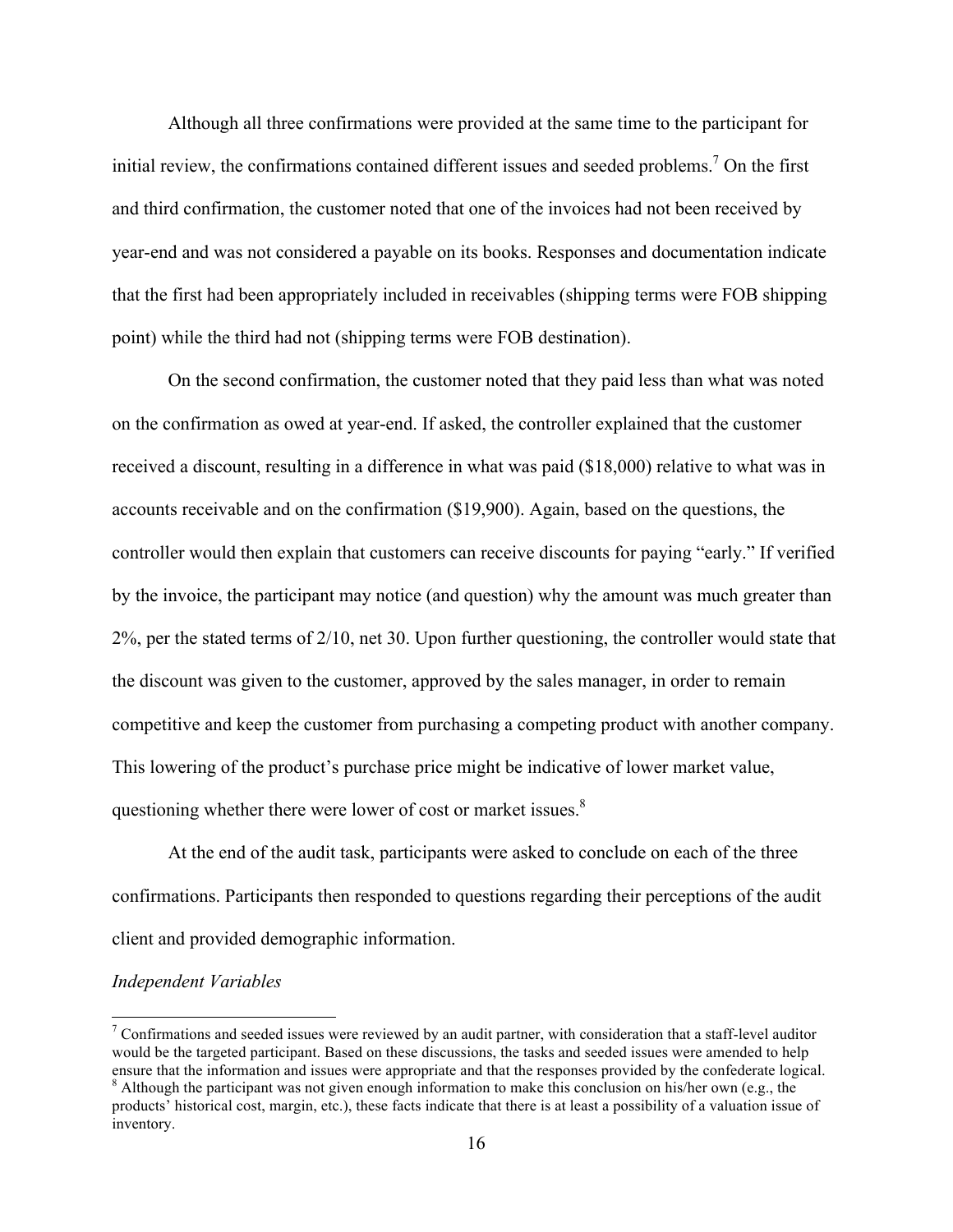To test the hypotheses, we manipulate whether the participant met with the controller face-to-face or e-mailed him to ask questions regarding the confirmations. Roughly one third communicated with the controller via email, one third communicated with the controller FTF without any planned nonverbal cues and one third communicated with the controller exhibiting nonverbal cues indicative of deception (e.g., pauses, rubbing his face, avoiding eye contract, and "umm's").<sup>9</sup> Assignment to the three conditions was random. While the information and documentation provided was the same across conditions (dependent on the auditor's line of questioning), these nonverbal cues occurred when asked about the second and/or third confirmations. Assuming that the auditor would want to talk about the confirmations in the order presented (even though all were presented prior to meeting with the controller), having the initial meeting as well as discussion about the first confirmation provided "baseline" behavior of how the controller responds to questions and of his overall demeanor.

# *Dependent Variables*

The dependent variables of interest represent the extent of information gathering and skepticism of the auditors when communicating with the controller. Based on the transcripts of the discussions and e-mail correspondence, we measure quantifiable characteristics of the discussions, including (a) the number of questions asked, (b) the number of exchanges (back and forth) between the two parties, (c) the number of documents requested, and (d) the number of relationship building statements. Additionally, independent coders (blind to condition) rated the skepticism of the discussions regarding the second confirmation, using an eleven-point, Likerttype scale  $(0 = "Not at all skeptical" to 10 = "Highly skeptical").$ 

 $9$  While the experimental confederate had to know when to insert these nonverbal cues, as well as memorize the script of what information he was to provide when asked, he was blind to hypotheses.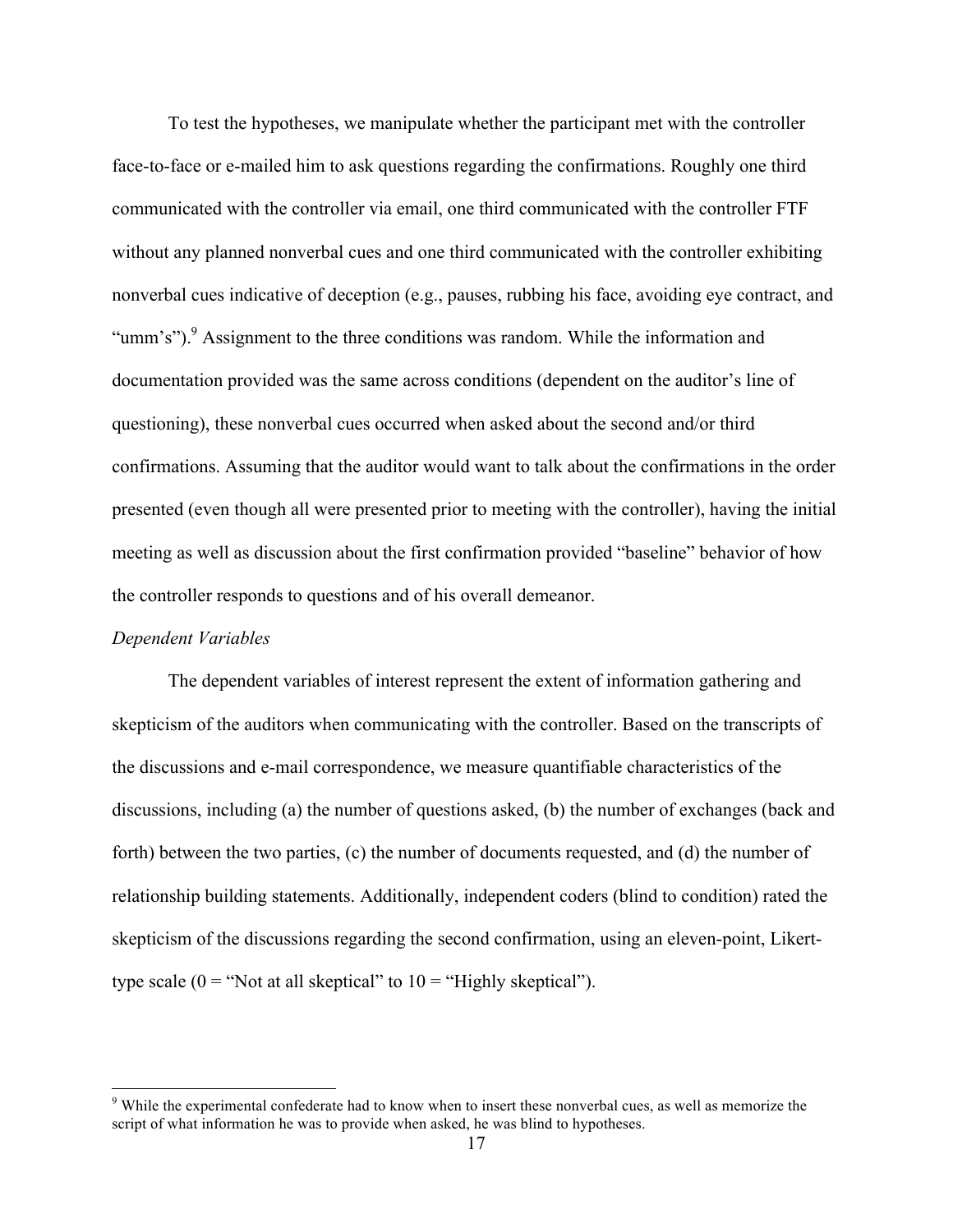## **V. Results**

# **Manipulation Check**

As previously mentioned, the information given to participants was dependent on the questions asked and documentation requested, not on the condition to which the participant was assigned. Therefore, between face-to-face and e-mail, we asked how the participant communicated with the controller (i.e., the experimental confederate). Only one person failed this manipulation check. For the nonverbal condition, we measured whether the participant perceived the controller differently when these nonverbal cues were present. As noted in Table 3, when the controller included nonverbal cues, participants perceived him overall as behaving in a manner that may indicate he was less credible (mean =  $4.53$ )<sup>10</sup> than those that met with him faceto-face without the nonverbal cues (mean  $= 5.40$ ;  $t = 1.41$ , one-tailed p-value  $= 0.08$ ) and those communicating via e-mail (mean  $= 5.71$ ;  $t = 1.91$ , one-tailed p-value  $= 0.03$ ). Additionally, when face-to-face, participants also found him less comfortable with questions when demonstrating the nonverbal cues than when he was not (means  $= 3.78$  and  $6.10$ , respectively;  $t = 3.23$ ; one-tailed p-value < 0.01). However, in response to whether he was honest in his responses to questions, there were no differences between conditions, indicating that when the confederate demonstrated the nonverbal cues, it indicated that he was uncomfortable, and perhaps less credible, but not necessarily lying (recall, the controller provided the same information in all conditions).

# [ Table 3 ]

## **Test of Hypotheses**

Hypothesis 1 proposes that auditors will ask more follow-up questions of the audit client when communicating face-to-face, compared to communicating via e-mail. As outlined in Table

<sup>&</sup>lt;sup>10</sup> Participants answered the statement "Mr. Adams was credible" using a nine-point Likert-type scale, where  $1 =$ "strongly disagree" to  $9 =$  "strongly agree."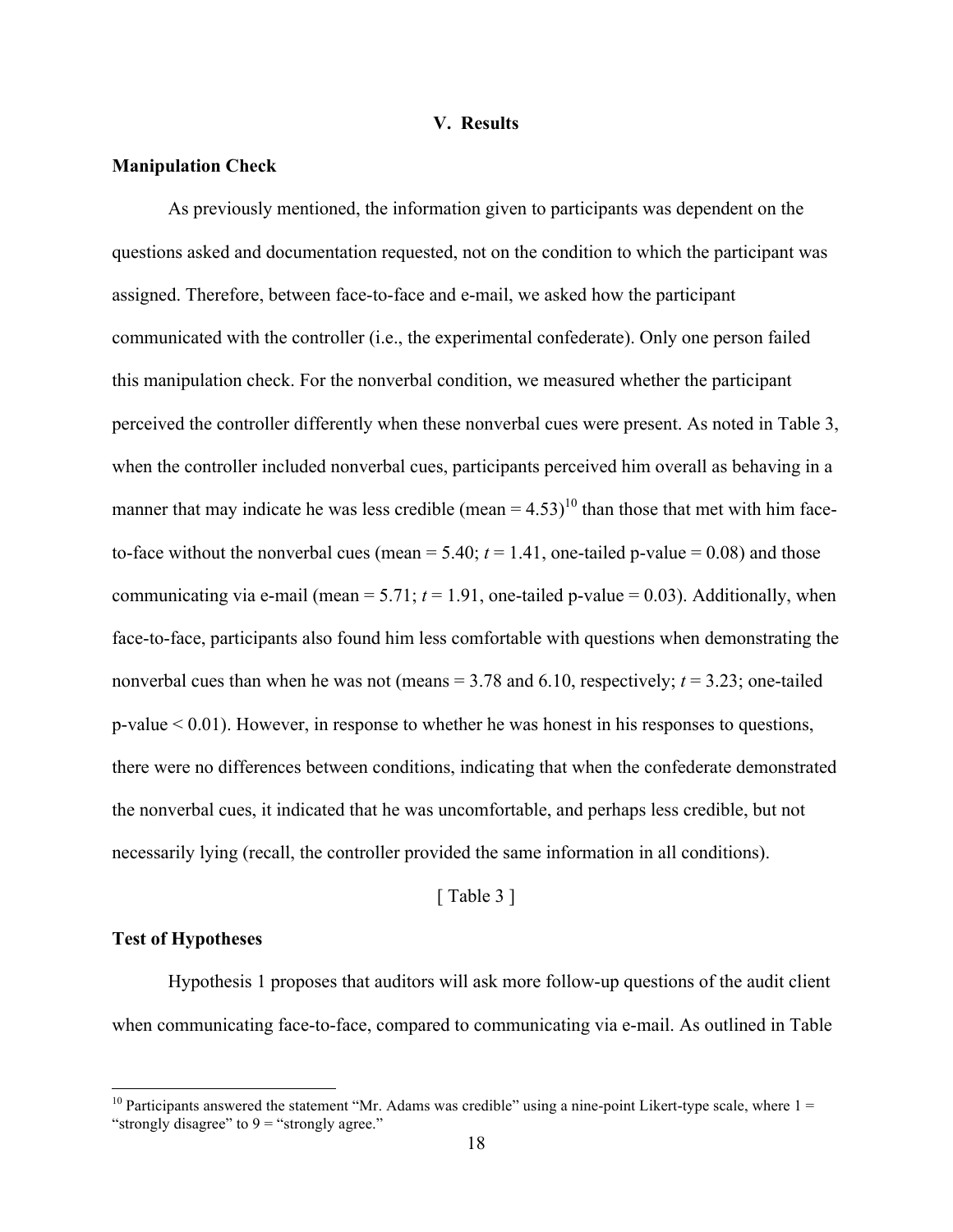4, compared to the face-to-face conditions (combined), participants asked more follow-up questions (mean  $= 10.00$  questions) than when using e-mail communications (mean  $= 2.42$ ) questions,  $t = 6.89$ , one-tailed p-value < 0.01). Also consistent with SPT and Hypothesis 2, we find that auditors ask for more documents when communicating electronically compared to those communicating FTF without nonverbal cues (mean  $= 6.91$  documents versus 5.15 documents, respectively;  $t = 1.76$ , one-tailed p-value = 0.04). Finally, as proposed by H3, we find that auditors make more relationship-building statements FTF, compared to CMC (means = 1.64 statements versus 0.71 statements, respectively;  $t = 2.81$ , one-tailed p-value < 0.01).

# [ Table 4 ]

Contrary to the prediction of H4, participants did *not* ask more follow-up questions when the client was providing nonverbal cues associated with deception. That is, when nonverbal cues were presented, auditors asked the controller a similar number of questions, compared to when those nonverbal cues were not present (means  $= 10.95$  and 9.10, respectively;  $t = 0.92$ , p-value  $=$ 0.18; Table 4). However, given that consideration of the overall quantity of questions doesn't measure the participants' specific skepticism regarding the more problematic issue, we also evaluated how skeptical the auditors' line of discussion and questioning was with the controller on that issue. Using the assessment of skepticism, we compared the auditors' actions between conditions.<sup>11</sup> When the nonverbal cues were provided, the auditor was more skeptical (mean = 6.94) than when either the nonverbal cues were not present (mean = 5.55;  $t = 1.79$ , p-value = 0.04, one-tailed) or the auditor communicated via e-mail (mean =  $4.86$ ; t-stat =  $2.29$ , p-value = 0.01, one-tailed). These results suggest that when non-verbal cues indicate a particular issue is

 $11$  Coders were former auditors with international audit firms. They were blind to condition and resolved differences between themselves, independent of the authors.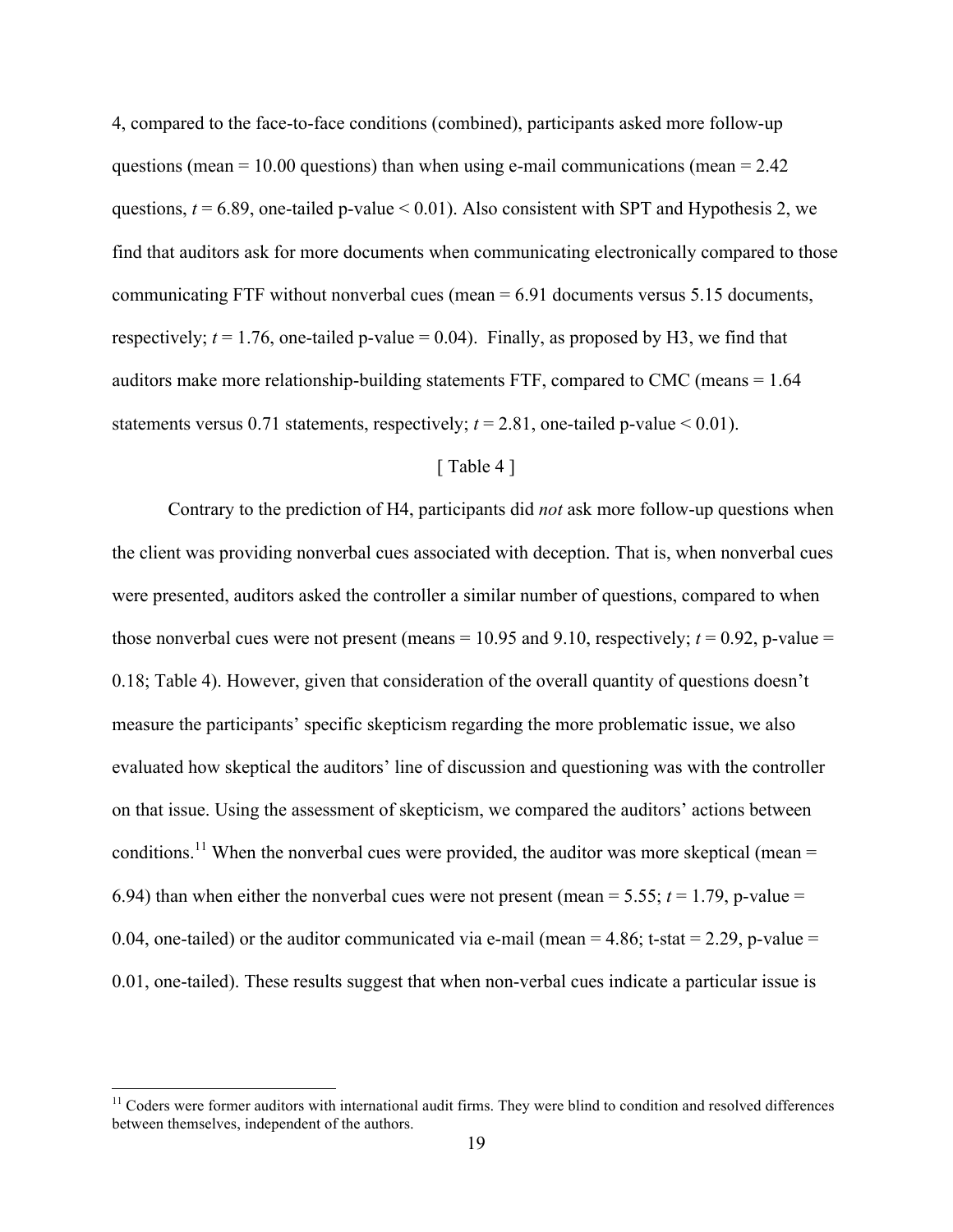uncomfortable for the client, auditors respond with more skeptical behavior and questioning, than when cues are absent or not available (i.e. e-mail).

# [ Table 5 ]

### **V. Discussion and Limitations**

In this study we examine how computer-mediated communication (CMC) changes the content of auditor-client interactions relative to Face-to-Face (FTF) communication. These issues were made clear in semi-structured interviews with partners, who demonstrate concern about the extent that younger staff are using CMC relative to FTF communication. Results from a brief survey conducted with staff auditors, managers, and partners indicate that there are generational differences regarding perceptions of when it is appropriate to use CMC. While these generational differences were expected (Bergiel et al. 2008), they indicate that staff auditors are likely interacting with the client via CMC more often than partners are comfortable.

Consistent with Social Presence Theory, results of an experiment suggest that, when communicating electronically, auditors ask fewer follow-up questions of the controller, have shorter overall interactions, and engage in less "give and take" dialogue during the conversation. Further, auditors engage in less relationship building statements when communicating electronically. Consistent with theory, we also find that auditors communicating electronically request more documentation though they ask fewer questions in general.

We also find that nonverbal cues such as pauses, "umms" or higher pitched responses cause auditors to act more skeptically with regard to the specific audit issue where these cues are given. It is important to understand that people are not very good at determining deception, but improvement occurs through repeated interactions where deception occurred and was discovered (Vriji and Simen 1996; Schweitzer 2005). In our setting, participants had very little interaction to determine potential deception, such that greater interaction may have further increased skeptical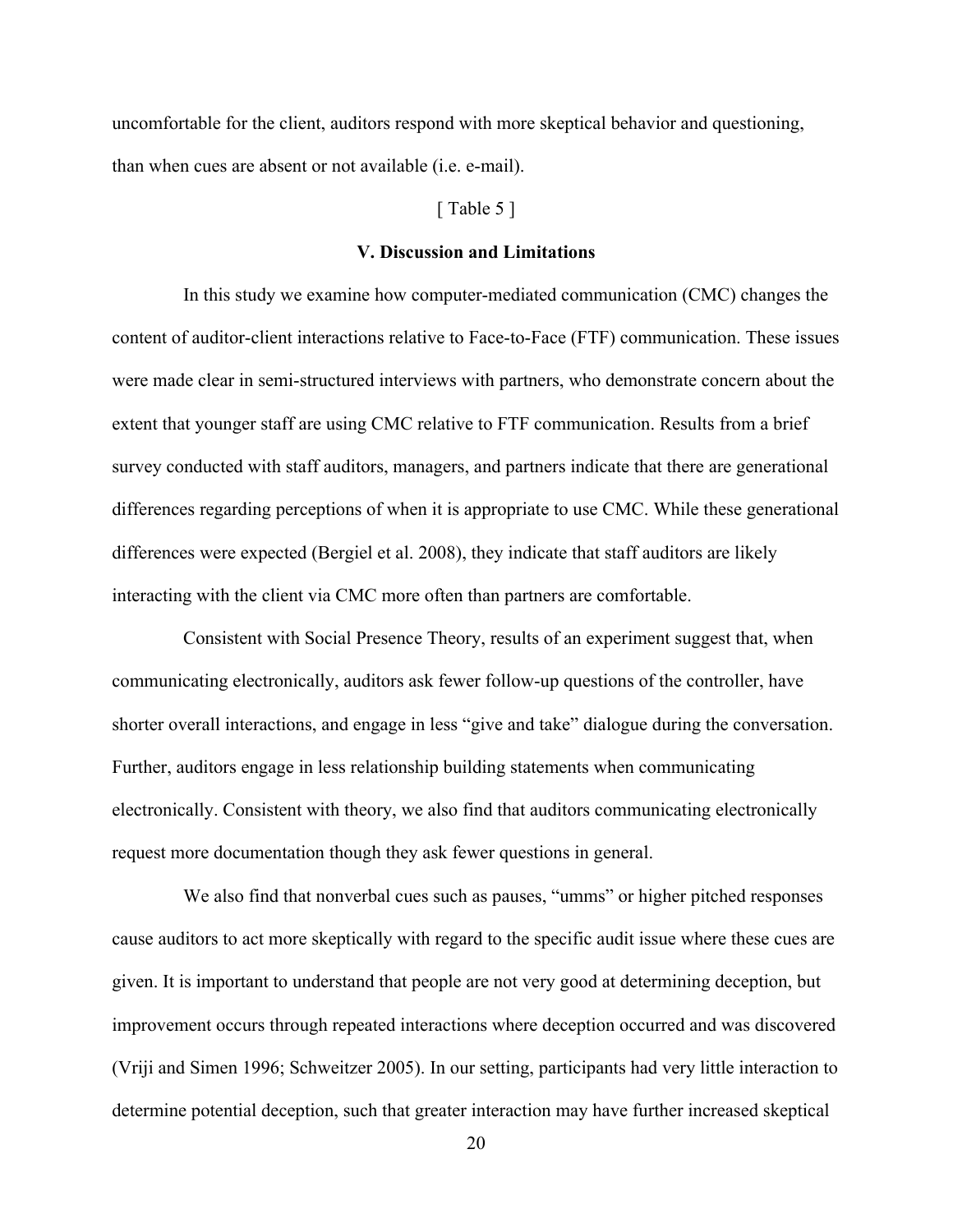behavior. These issues demonstrate the validity of the concerns of partners regarding young staff auditors not spending enough time in personal interactions with the client.

However, CMC has consequential advantages as well. Recall a key aspect of SPT is the importance of matching the task with the most appropriate communication mode. For example, in areas where the questions to ask are known or simple conveyance of information is the primary goal, FTF communication has no benefit over CMC. Even in situations where CMC is the most appropriate communication medium, prior FTF interactions improve subsequent CMC and make it more effective for a broader range of tasks (Powell et al. 2004; Lin et al 2008). Our survey results, and the findings of Bennett and Hatfield (2013), indicate that staff may choose CMC more often than partners would prefer. Thus, explicit considerations and guidance may need to be given to staff regarding the choice of communication method. Further research is required to better understand the effects of communication mode on other aspects of the audit. Also, staff often have a choice on how to communicate. Future research can also help understand the circumstances that affect audit staff choices of communication medium.

Finally, just as telecommunications evolved to improve social presence (Short et al. 1976), CMC is likely evolving as well. For example, Larson (2003) suggest that coming generations are being raised primarily with CMC and have developed ways to communicate emotion and are perhaps better able to discern implicit aspects of communication (e.g., deception). They have developed cues outside of nonverbal cues (e.g., typographic) that allow for richer communication than purely the conveyance of text (Larson 2003). As these generations gain representation in audit firms, the preferences and occurrence of CMC will likely continue to evolve. Research will need to consider how to operate effectively in work environments where CMC is increasingly the norm.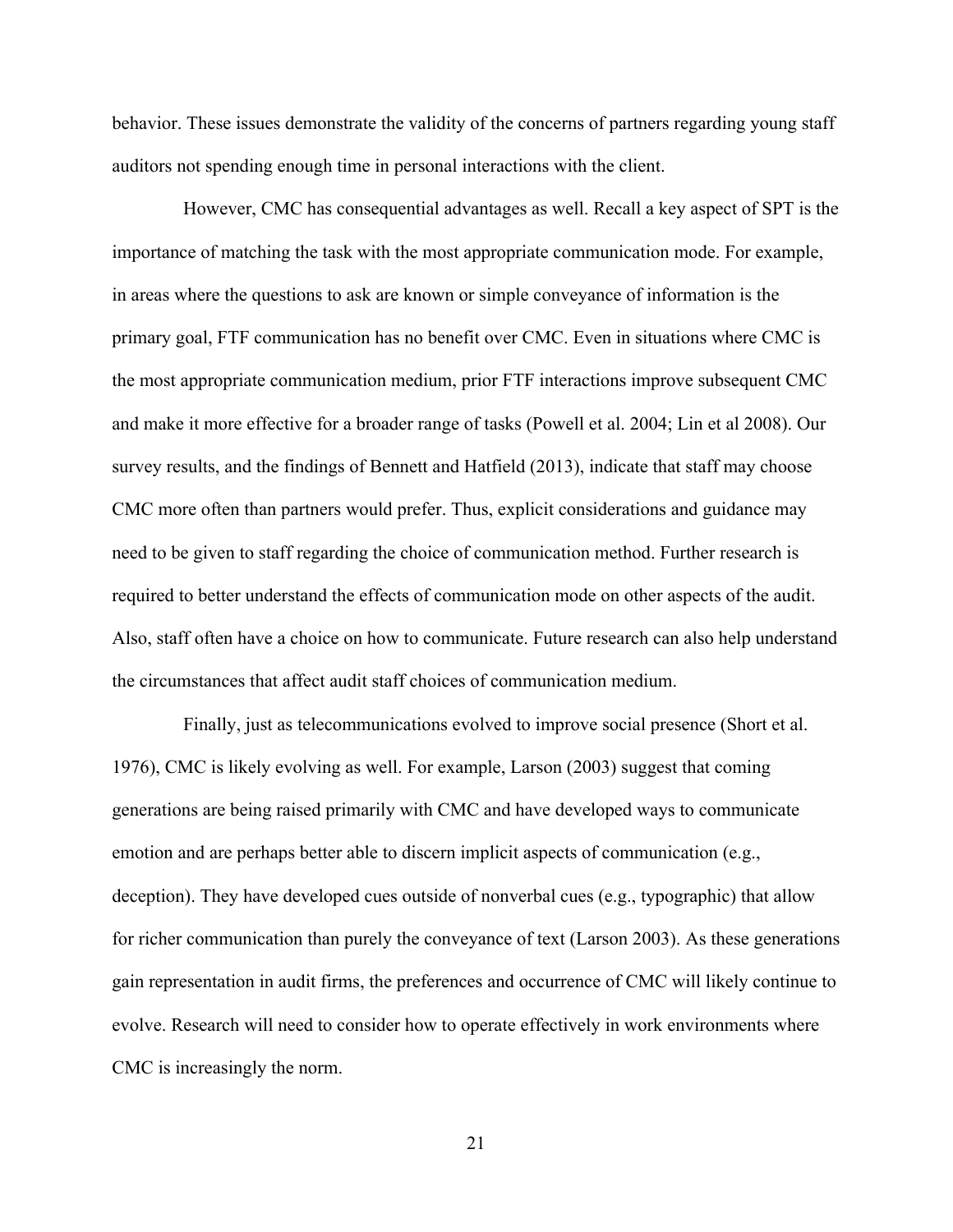## REFERENCES

- American Institute of Certified Public Accountants (AICPA). 2010. AU Section 230: *Due Professional Care in the Performance of Work*. New York, NY.
- American Institute of Certified Public Accountants (AICPA). 2013. AU Section 326: *Audit Evidence*. New York, NY.
- Agoglia, C., J. Brazel, R. Hatfield, and S. Jackson. 2010. The Effect of Risk of Misstatement and Workload Pressures on the Choice of Workpaper Review Format. *Auditing: A Journal of Practice and Theory,* 29 (2): 27-43.
- Agoglia, C., R. Hatfield and J. Brazel. 2009. The Effect of Audit Review Format on Quality of Workpaper Documentation and Reviewer Judgments. *Auditing: A Journal of Practice and Theory,* 28 (1): 95-112.
- Baltes, B., M. Dickson, M. Sherman, C. Bauer and J. LaGanke. 2002. Computer-mediated Communication and Group Decision Making: A Meta-Analysis. *Organizational Behavior and Human Decision Processes*. 87(1):156-179.
- Bennett, G.B. and R. Hatfield. 2013. The Effect of the Social Mismatch Between Staff Auditors and Client Management on the Collection of Audit Evidence" *The Accounting Review,* 88(1):31-50.
- Bergiel, B., E. Bergiel and P. Balsmeier. 2008. Nature of Virtual Teams: A Summary of Their Advantages and Disadvantages. *Management Research News* 31(2):99-110.
- Brazel, J., C. Agoglia and R. Hatfield. 2004. Electronic vs. Face-to-Face Review: The Effects of Alternative Forms of Review on Audit Preparer Performance and Accountability Perceptions" *The Accounting Review,* 79(4):949-66.
- Carey, J.M. and C.J. Kacmar. 1997. The Impact of Communication Mode and Task Complexity on S all Group Performance Membership and Satisfaction. *Computers in Human Behavior*, 13(1):23-49.
- Chen, Q., K. Kelly and S.E. Salterio. 2012. Do Changes in Audit Actions and Attitudes Consistent With Increased Auditor Skepticism Deter Aggressive Earings Management? An Experimental Investigation. *Accounting, Organizations and Society*, 37(2):95-115.
- Christie, B. 1974. Semantic Differential Judgments of Communications Media and Other Concepts: Differences Between the Media. Unpublished Communications Studies Group paper no. E/74120/CR.
- Daft, R. and R. Lengel. 1986. Organizational Information Requirements, Media Richness and Structural Design. *Management Science*, 32:554-71.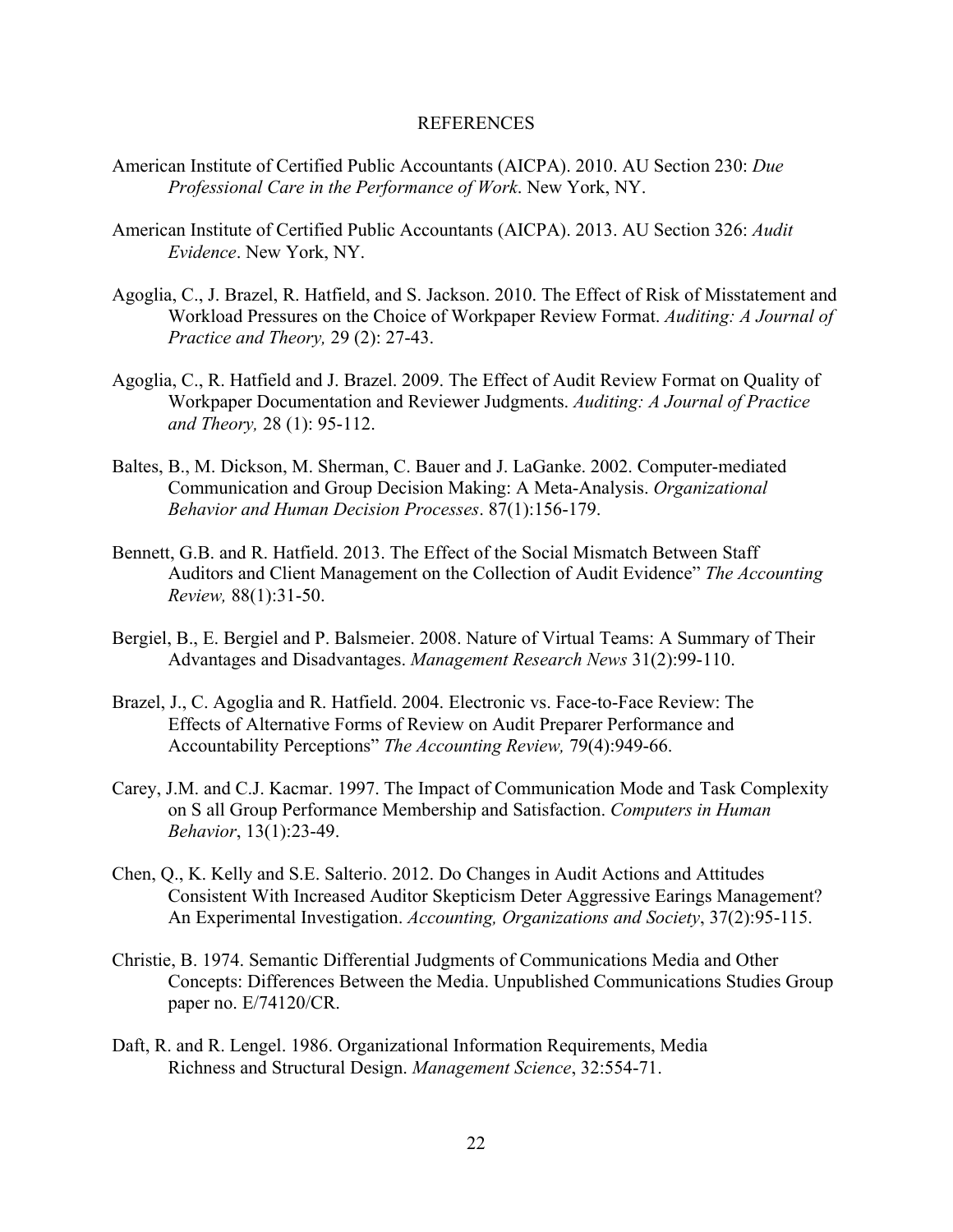- DePaulo, B.M. 1992. Nonverbal Behavior and Self-Presentation. *Psychological Bulletin*, 111:203-243.
- Dubrovsky, V.J., S. Kiesler and B.N. Sethna. 1991. The Equalization Phenomenon: Status Effects in Computer-Mediated and Face-to-Face Decision Making Groups. Human-Computer Interaction 6(2):119-127.
- Ekman, P. 1989. Why Lies Fail and What Behaviors Betray a Lie. *Credibility Assessment* (pp. 71-82). Dordrecht: Kluwer Academic Publishers.
- Feeley, T. and M. Young. 1998. Humans as Lie Detectors: Some More Second Thoughts. *Communication Quarterly*, 46:109-126.
- Frank, R. 1988. Passions Within Reason: The Strategic Role of Emotions. Norton, New York.
- Heller, R. 2010. A Cost-Benefit Analysis of Face-To-Face and Virtual Communication: Overcoming the Challenges. White Paper, Cornell Center for Advanced Human Resource Studies. Spring 2010 Partners Meeting, New York, NY.
- Larson, D.A. 2003. Onlilne Dispute Resolution: Do you Know Where Your Children Are? *Negotiation Journal*, 19(3):199-205
- Lee, C. and R. Welker. 2007. The Effect of Audit Inquiries on the Ability to Detect Financial Misrepresentations. Behavioral Research in Accounting, 19:161-178.
- Lin, C., C. Standing and Y. Liu. 2008. A Model to Develop Effective Virtual Teams. *Decision Support Systems* 45(4):1031-45.
- Lipnack, J. and Stamps, J. 2000. Virtual Teams: People Working across Boundaries with Technology, John Wiley & Sons, New York, NY.
- Loebbecke, J. M. Eining and J. Willingham (1989). Auditors' Experience with Material Irregularities: Frequency, Nature, and Detectability. *Auditing: A Journal of Practice and Theory* 9(1):1-28.
- Murthy, U.S. and D.S. Kerr. 2003. Decision Making Performance of Interacting Groups: An Experimental Investigation of the Effects of Task Type and Communication Mode. *Information and Management*, 40(50):351-378.
- Noteberg, A., T. Benford and J. Hunton. 2003. Matching Electronic Communication Media and Audit Tasks. *International Journal of Accounting Information Systems,* 4:27-55
- Nowak, K. 2003. Sex categorization in computer mediated communication (CMC): Exploring the Utopian Promise. *Media Psychology* 5(1):83-103.
- Powell, A., G. Piccoli and B. Ives. 2004. VirtualTeams: A Review of Current Literature and Directions for Future Research. *Data Base*, 35(1)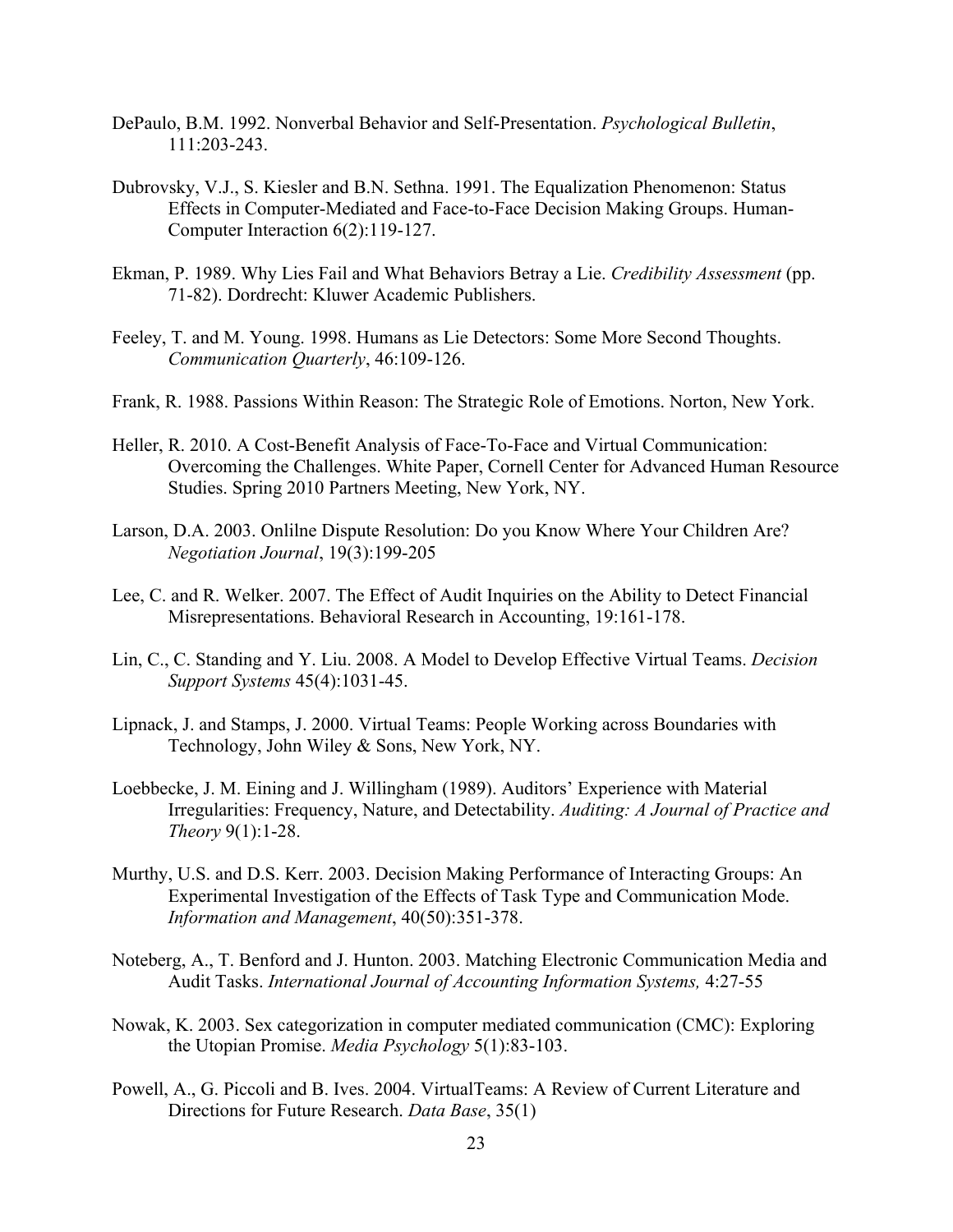Public Company Accounting Oversight Board (PCAOB). 2010a. Auditing Standard No. 12: *Identifying and Assessing Risks of Material Misstatement*. New York, NY.

\_\_\_\_\_\_\_\_\_\_\_. 2010b. Auditing Standard No. 13: *The Auditors' Responses to the Risks of Material Misstatement*. New York, NY.

- Rosen, B., S. Furst and R. Blackburn. 2007. Overcoming Barriers to Knowledge Sharing in Virtual Teams. *Organizational Dynamics*, 36(3):259-273
- Sethi, A. and B. Adhikari. 2010. Business Communication. Tata McGraw Hill, publisher, 7 West Patel Nagar, New Deli.
- Short, J., E. Williams and B. Christie. 1976. The Social Psychology of Telecommunications. London: Wiley; 1976.
- Storper, M. and A.J. Venables. 2004. Buzz: Face-to-face Contact and the Urban Economy. *Journal of Economic Geography*, 4:351-370.
- Teeter, R., M. Alles and M.A. Vasarhelyi. 2014. Remote Audit: A Research Framework. Working paper, Rutgers the State University of New Jersey.
- Valley, K.L., J. Moag and M.H. Bazerman. 1998. A Matter of Trust: Effects of communication on the Efficiency and Distribution of Outcomes. Journal of Economic Behavior & Organization, 34:211-238
- Vrij, A. and G.R. Semin. 1996. Lie Experts' Beliefs about Nonverbal Indicators of Deception. *Journal of Nonverbal Behavior* 20(1):65-80.
- Wei, C., Chen, N., & Kinshuk. 2012. A model for social presence in online classrooms. *Educational Technology Research and Development, 60*(3), 529-545.
- Wilson, C. and E. Williams. 1975. Watergate Words: A Naturalistic Study of Media and Communication. Unpublished Communications Studies Group paper.
- Zuckerman, M. and R.E. Driver. 1985. Telling Lies: Verbal and Nonverbal Correlates of Deception. *Multichannel Integrations of Nonverbal Behavior* (pp. 129-147). Hillsdale, NJ: Erlbaum.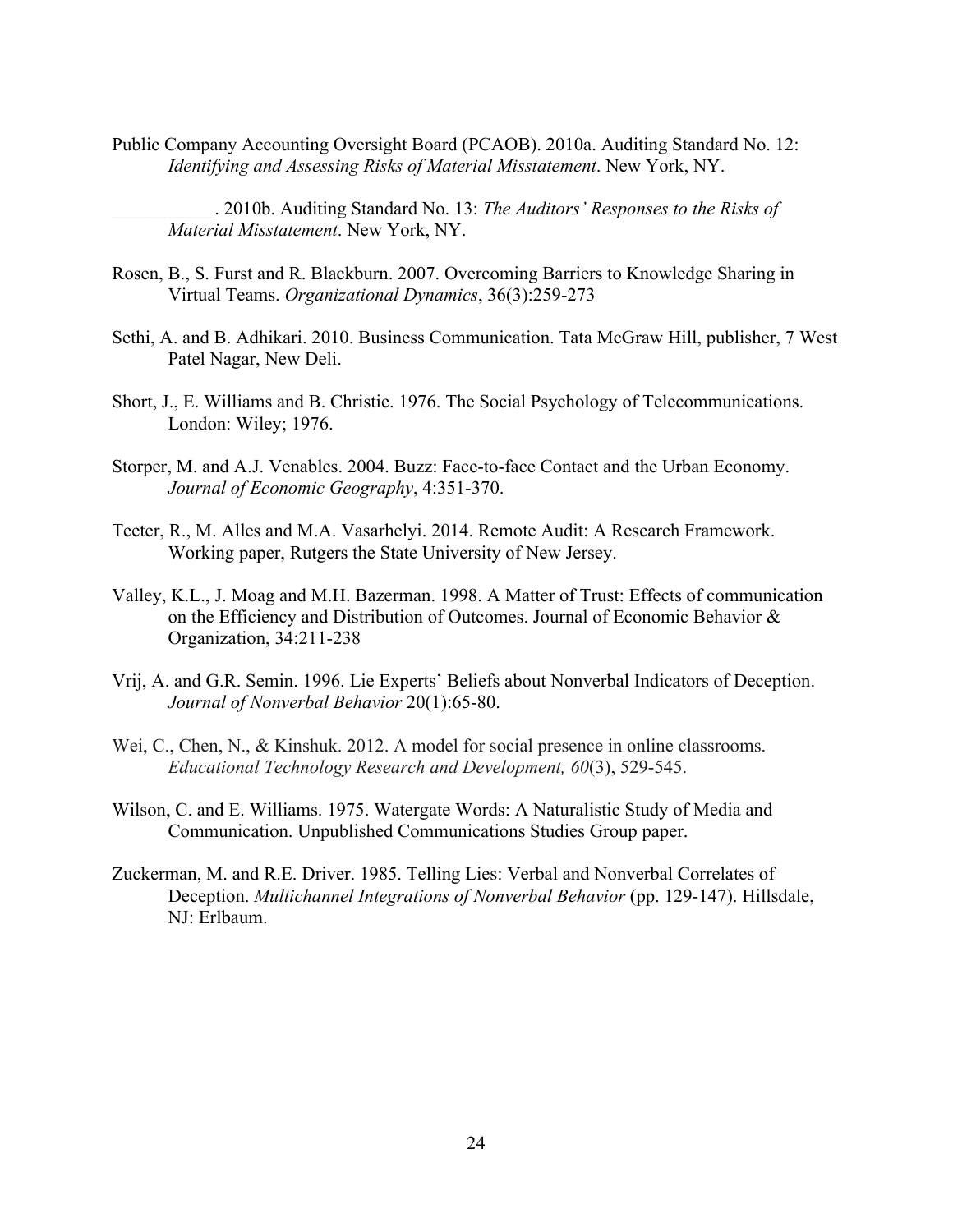# **Table 1 Survey Responses**

## **Panel A: Auditors' Use of Electronic Communications**

|                |                                                                                                                               | Staff-level<br>Auditors |                  | Managers &<br>Partners |                  |        | Difference      |
|----------------|-------------------------------------------------------------------------------------------------------------------------------|-------------------------|------------------|------------------------|------------------|--------|-----------------|
|                |                                                                                                                               | Mean                    |                  | Mean                   |                  |        | <b>T-stat</b>   |
|                | <b>Statement</b>                                                                                                              | (SD)                    | $\boldsymbol{n}$ | (SD)                   | $\boldsymbol{n}$ | Mean   | <i>p</i> -value |
| $\mathbf{1}$   | I can generally determine people's moods when                                                                                 | 3.43                    | 54               | 2.95                   | 39               | 0.48   | 1.41            |
|                | communicating with them electronically.                                                                                       | (1.69)                  |                  | (1.56)                 |                  |        | 0.16            |
| $\overline{2}$ | I can tell when people are trying to hide something from me                                                                   | 3.00                    | 54               | 2.54                   | 39               | 0.46   | 1.56            |
|                | when communicating with them electronically.                                                                                  | (1.52)                  |                  | (1.32)                 |                  |        | 0.12            |
| $\overline{3}$ | After a job interview, it is appropriate to send thank-you<br>message via email rather than sending a handwritten thank-you   | 4.13                    | 54               | 4.72                   | 39               | (0.59) | 1.42            |
|                | note.                                                                                                                         | 2.03                    |                  | (1.93)                 |                  |        | 0.16            |
| $\overline{4}$ | It is appropriate to send condolences via e-mail after a work                                                                 | 3.98                    | 52               | 3.90                   | 39               | 0.08   | 0.19            |
|                | colleague has had a family member pass away.                                                                                  | (1.95)                  |                  | (2.11)                 |                  |        | 0.85            |
| 5              | I would rather meet with my superior face-to-face for annual<br>performance evaluation than to only have an electronic review | 6.60                    | 53               | 6.77                   | 39               | (0.17) | 1.05            |
|                | (i.e., narratives and assessment communicated via email or<br>another electronic system).                                     | (0.97)                  |                  | (0.54)                 |                  |        | 0.30            |
| 6              | E-mail should be used as the primary form of communication                                                                    | 3.38                    | 53               | 2.68                   | 39               | 0.69   | 2.13            |
|                | in business settings.                                                                                                         | (1.56)                  |                  | (1.51)                 |                  |        | 0.03            |

For each provided statement, participants responded on a scale of 1-7 where 1 represents 'Disagree' and 7 represents 'Agree'.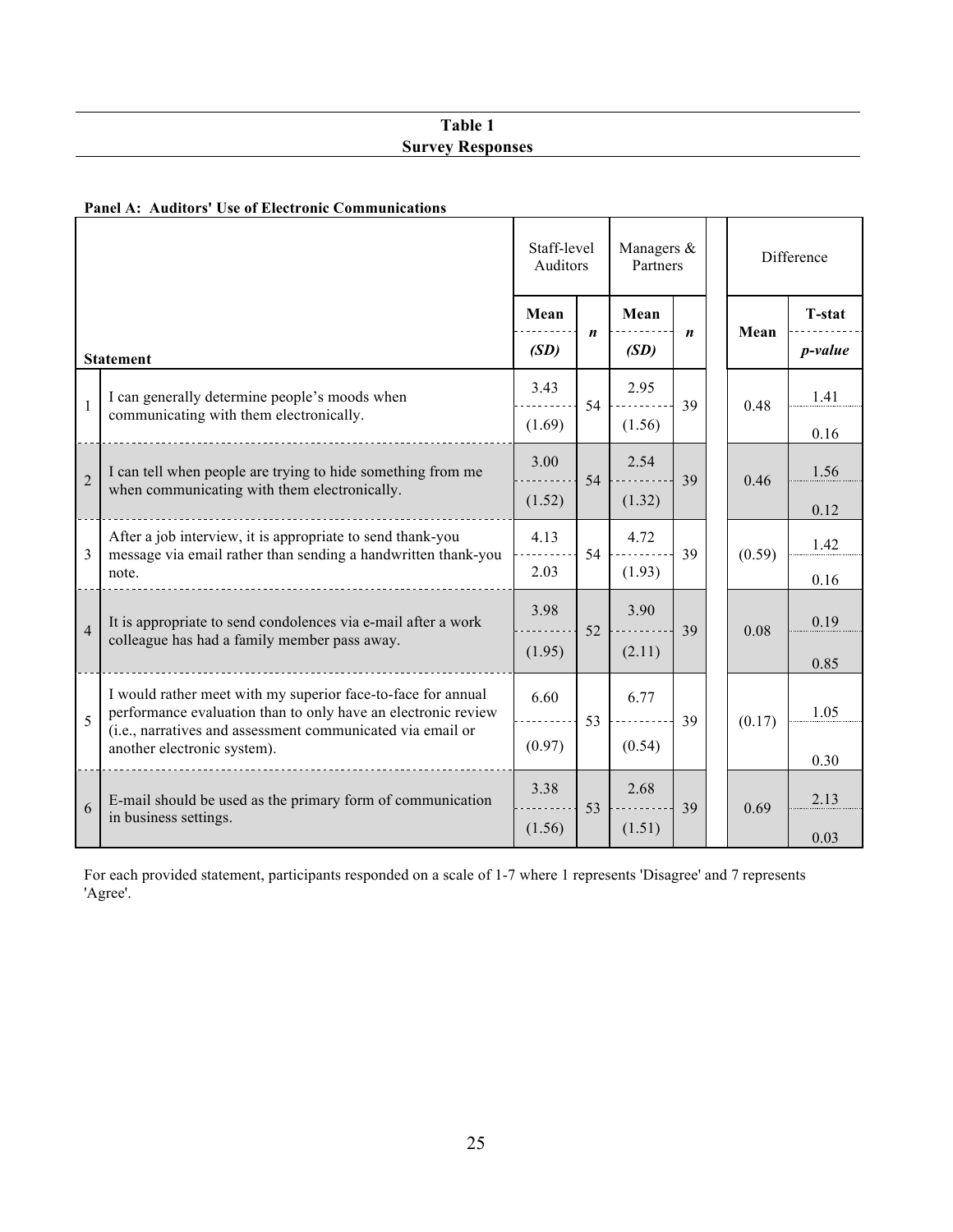|                |                                                                                                                                                                                                     | Staff-level<br>Auditors |                  | Managers &<br>Partners |    |  |        | Difference |  |
|----------------|-----------------------------------------------------------------------------------------------------------------------------------------------------------------------------------------------------|-------------------------|------------------|------------------------|----|--|--------|------------|--|
|                |                                                                                                                                                                                                     | Mean                    | $\boldsymbol{n}$ | Mean                   |    |  | Mean   | T-stat     |  |
|                | <b>Statement</b>                                                                                                                                                                                    | (SD)                    |                  | (SD)                   | n  |  |        | p-value    |  |
|                | How would you request the Controller to provide a listing of                                                                                                                                        | 7.24                    |                  | 7.77                   |    |  |        | 0.94       |  |
| $\mathbf{1}$   | all journal entries made during the year?                                                                                                                                                           | (2.98)                  | 54               | (2.45)                 | 39 |  | (0.53) | 0.35       |  |
| $\overline{2}$ | During discussions with payroll staff, the audit team learns<br>that an employee had been fired for stealing inventory from<br>the company. The staff/senior has a couple of questions to ask       | 1.96                    | 54               | 1.44                   | 39 |  | 0.53   | 2.53       |  |
|                | the Plant Controller to verify this information. How would<br>you ask these questions?                                                                                                              | (1.18)                  |                  | (0.82)                 |    |  |        | 0.01       |  |
| $\overline{3}$ | During the week, the audit team identified several minor<br>(immaterial) audit adjustments. The manager wanted the<br>staff/senior to bring these to the client's attention, even though            | 3.78                    | 54               | 3.05                   | 39 |  | 0.73   | 1.37       |  |
|                | they were immaterial, for their review and consideration.<br>How would you communicate these items to the client?                                                                                   | (2.68)                  |                  | (2.38)                 |    |  |        | 0.17       |  |
| $\overline{4}$ | The audit team noticed that while the accounts receivable<br>balance at year-end has increased, the allowance for doubtful<br>accounts has not. They would like to know the policy on how           | 4.28                    | 54               | 3.26                   | 39 |  | 1.02   | 1.88       |  |
|                | the allowance is calculated by management. If given this task,<br>how would you ask how the estimate was calculated?                                                                                | (2.74)                  |                  | (2.47)                 |    |  |        | 0.06       |  |
| 5              | During testwork regarding revenue, you noted that one large<br>sale was not accounted for in the proper period. The audit<br>team has an audit adjustment to propose to management. If              | 2.76                    | 54               | 1.76                   | 39 |  |        | 2.73       |  |
|                | given this task, how would you communicate the details of the<br>adjustment and proposed entry?                                                                                                     | (2.27)                  |                  | (1.19)                 |    |  | 1.00   | 0.02       |  |
|                | How would you request the company's secretary to provide                                                                                                                                            | 8.96                    | 54               | 8.87                   | 39 |  | 0.09   | 0.18       |  |
| 6              | the minutes of the Board of Director's Meetings?                                                                                                                                                    | (2.25)                  |                  | (2.54)                 |    |  |        | 0.86       |  |
|                | In discussing the performance of the company during the<br>audited year, the CFO said that it had been a strong year for<br>the company. However, the audit team noted that Inventory               | 3.65                    |                  | 3.23                   |    |  |        | 0.94       |  |
| $\overline{7}$ | Turnover had decreased, indicating that inventory was moving<br>more slowly than in prior years. If given this task, how would<br>you follow-up to ask about inventory levels during the year?      | (2.23)                  | 54               | (2.02)                 | 39 |  | 0.42   | 0.35       |  |
|                | How would you request supporting documentation for a<br>selected sample of payments made during the year (e.g.                                                                                      | 8.80                    |                  | 8.90                   |    |  |        | 0.25       |  |
| 8              | sample of check numbers) in order to test the disbursement<br>approval process?                                                                                                                     | (2.18)                  | 54               | (1.73)                 | 39 |  | (0.10) | 0.80       |  |
|                | The staff is in the process of clearing review for the<br>engagement. For one review note, it asks the staff to check                                                                               | 6.19                    |                  | 5.00                   |    |  |        | 1.93       |  |
| $\overline{9}$ | with the Accounts Payable Clerk to make sure there have not<br>been any changes to the accounts payable process. How<br>would you typically communicate with him/her to obtain this<br>information? | (2.83)                  | 54               | (2.94)                 | 39 |  | 1.19   | 0.06       |  |

## **Panel B: Auditor Communications in Given Audit Scenarios**

For each provided statement, participants responded using a scale of 1-11 where 1 represents 'Primarily In-Person' and 11 represents 'Primarily e-Mail'.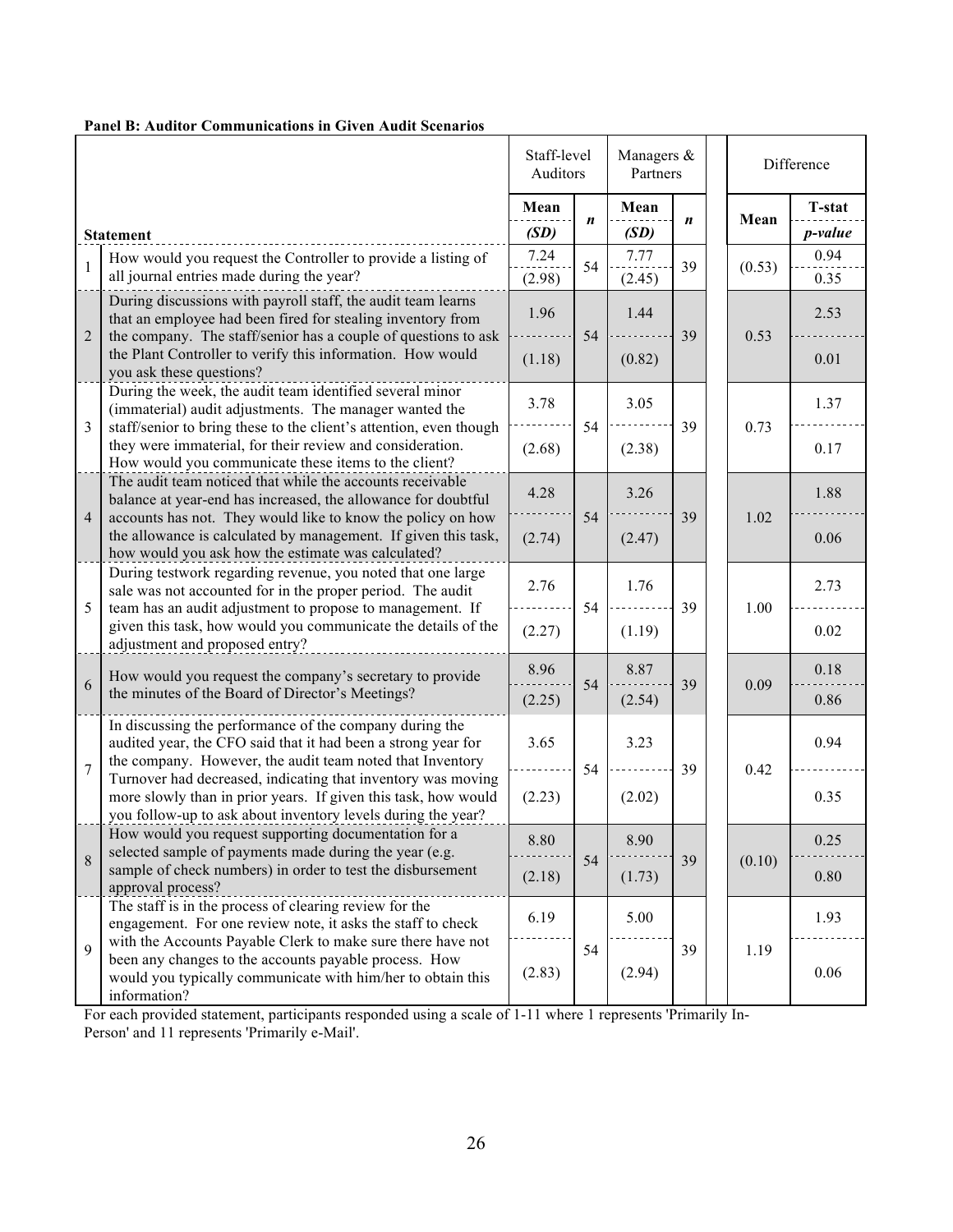| <b>Summary of Experiment Participant Demographics</b>      | Table 2 |       |          |         |
|------------------------------------------------------------|---------|-------|----------|---------|
|                                                            |         |       |          |         |
|                                                            | E-mail  | F2F   | $F2F$ NV | Summary |
| n                                                          | 21      | 20    | 19       | 60      |
| Female                                                     | 8       | 11    | 5        | 24      |
| Male                                                       | 13      | 9     | 14       | 36      |
| Mean Experience (in months) <sup><math>\prime</math></sup> | 20.35   | 19.23 | 22.11    | 20.53   |

*<sup>1</sup>Mean Experience* represents the mean number of auditing experience, including internships, (in months) for the participants.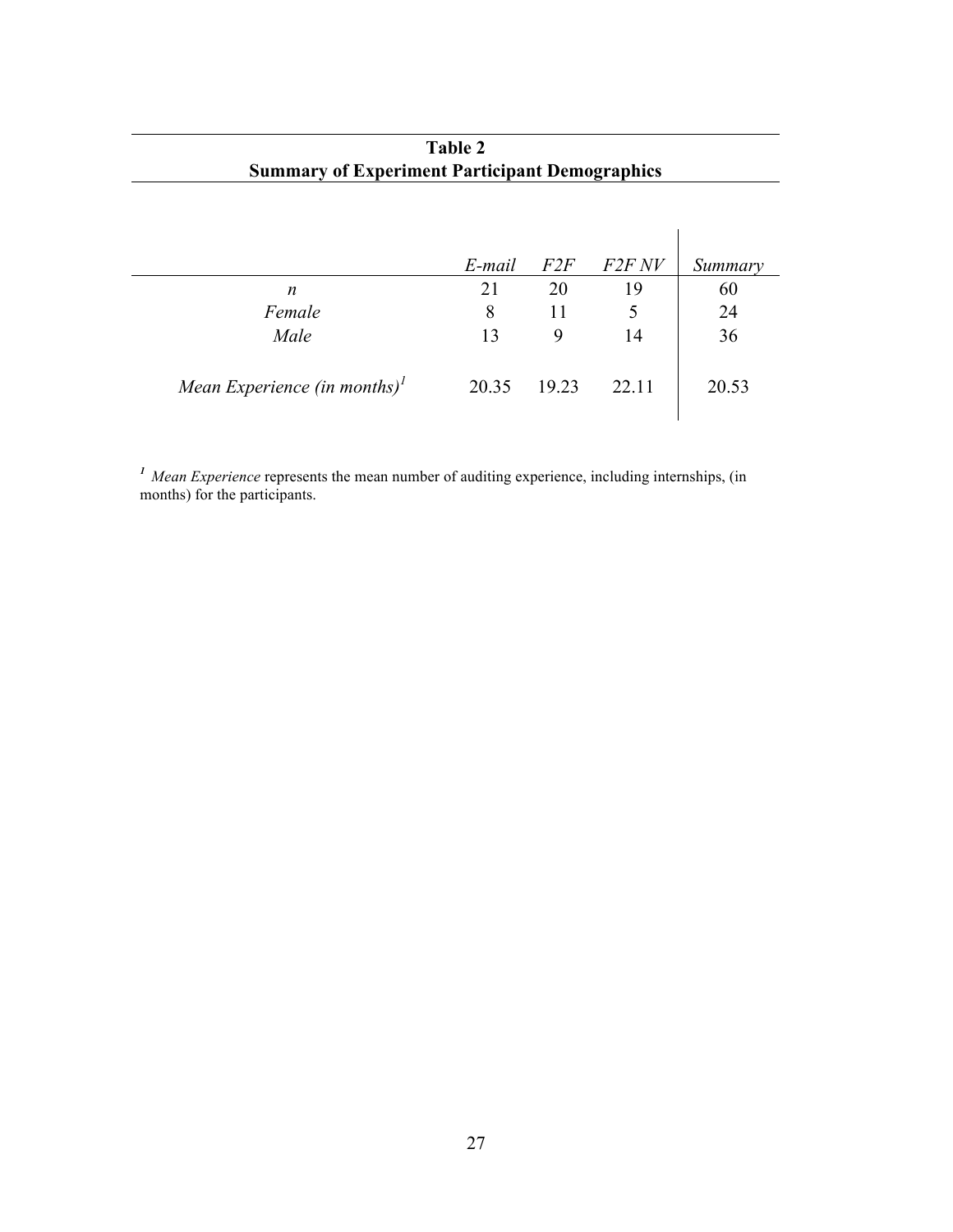| 1 avit J<br><b>Auditors' Perceptions of Controller (Experimental Confederate)</b>               |                                                                             |        |             |        |         |                         |         |                         |                |                         |        |                         |
|-------------------------------------------------------------------------------------------------|-----------------------------------------------------------------------------|--------|-------------|--------|---------|-------------------------|---------|-------------------------|----------------|-------------------------|--------|-------------------------|
| Group                                                                                           |                                                                             |        |             |        |         |                         |         |                         |                |                         |        |                         |
| <b>Face-to-Face</b>                                                                             |                                                                             |        |             |        |         |                         |         |                         |                |                         |        |                         |
| <b>Perception Statement Provided</b> <sup>2</sup>                                               | non-verbal<br>E-mail<br>all F <sub>2F</sub><br>neutral<br>cues <sup>1</sup> |        | A vs. B     |        | A vs. C |                         | A vs. D |                         | <b>B</b> vs. C |                         |        |                         |
| "Mr. Adams was approachable"<br>responses to my question(s)"<br>"Mr. Adams was willing to help" | A                                                                           | B      | $\mathbf C$ | D      | t-stat  | $p$ -value <sup>3</sup> | t-stat  | $p$ -value <sup>3</sup> | t-stat         | $p$ -value <sup>3</sup> | t-stat | $p$ -value <sup>3</sup> |
| "Mr. Adams was honest in his                                                                    | 6.00                                                                        | 7.15   | 6.21        | 6.69   | 1.77    | 0.04                    | 0.36    | 0.36                    | 1.26           | 0.11                    | .60    | 0.06                    |
|                                                                                                 | (2.10)                                                                      | (2.06) | (1.58)      | (1.88) |         |                         |         |                         |                |                         |        |                         |
|                                                                                                 | 5.62                                                                        | 5.60   | 4.89        | 5.26   | 0.03    | 0.49                    | 1.16    | 0.13                    | 0.68           | 0.25                    | 1.07   | 0.15                    |
|                                                                                                 | (1.94)                                                                      | (2.11) | (2.00)      | (2.06) |         |                         |         |                         |                |                         |        |                         |
|                                                                                                 | 6.00                                                                        | 6.15   | 5.68        | 5.92   | 0.23    | 0.41                    | 0.46    | 0.32                    | 0.13           | 0.45                    | 0.79   | 0.22                    |
|                                                                                                 | (2.41)                                                                      | (1.79) | (1.88)      | (1.82) |         |                         |         |                         |                |                         |        |                         |
| "Mr. Adams was credible"                                                                        | 5.71                                                                        | 5.40   | 4.53        | 4.97   | 0.55    | 0.29                    | 1.91    | 0.03                    | 1.43           | 0.08                    | 1.41   | 0.08                    |
|                                                                                                 | (1.87)                                                                      | (1.81) | (2.04)      | (1.95) |         |                         |         |                         |                |                         |        |                         |
| "Mr. Adams was forthcoming                                                                      | 5.62                                                                        | 5.55   | 4.21        | 4.90   | 0.11    | 0.45                    | 2.26    | 0.02                    | 1.34           | 0.09                    | 2.16   | 0.02                    |
| with information"                                                                               | (1.96)                                                                      | (1.90) | (1.99)      | (2.04) |         |                         |         |                         |                |                         |        |                         |
| "I liked Mr. Adams"                                                                             | 5.52                                                                        | 6.10   | 4.84        | 5.49   | 1.21    | 0.13                    | 1.34    | 0.09                    | 0.08           | 0.47                    | 2.35   | 0.01                    |
|                                                                                                 | (1.57)                                                                      | (1.71) | (1.64)      | (1.78) |         |                         |         |                         |                |                         |        |                         |
| "Mr. Adams seemed comfortable                                                                   | 5.43                                                                        | 6.10   | 3.78        | 4.97   | 0.98    | 0.17                    | 2.63    | ${}< 0.01$              | 0.79           | 0.22                    | 3.23   | ${}< 0.01$              |
| with my questions"                                                                              | (1.89)                                                                      | (2.44) | (2.04)      | (2.52) |         |                         |         |                         |                |                         |        |                         |

**Table 3**

<sup>1</sup>In the face-to-face, non-verbal cues condition, the experimental confederate added in non-verbal cues that

were to indicate he was not comfortable with the auditor's questions (e.g., "umm's", touching face, avoiding eye-contact), compared to the "neutral" condition where the verbal information was the same only the non-

verbal cues were not included.

<sup>2</sup>Participants rated perceptions based on a Likert-type scale, from  $1 =$  "Strongly

Disagree" to  $9 =$  "Strongly Agree"

<sup>3</sup> p-values are shown as one-tailed.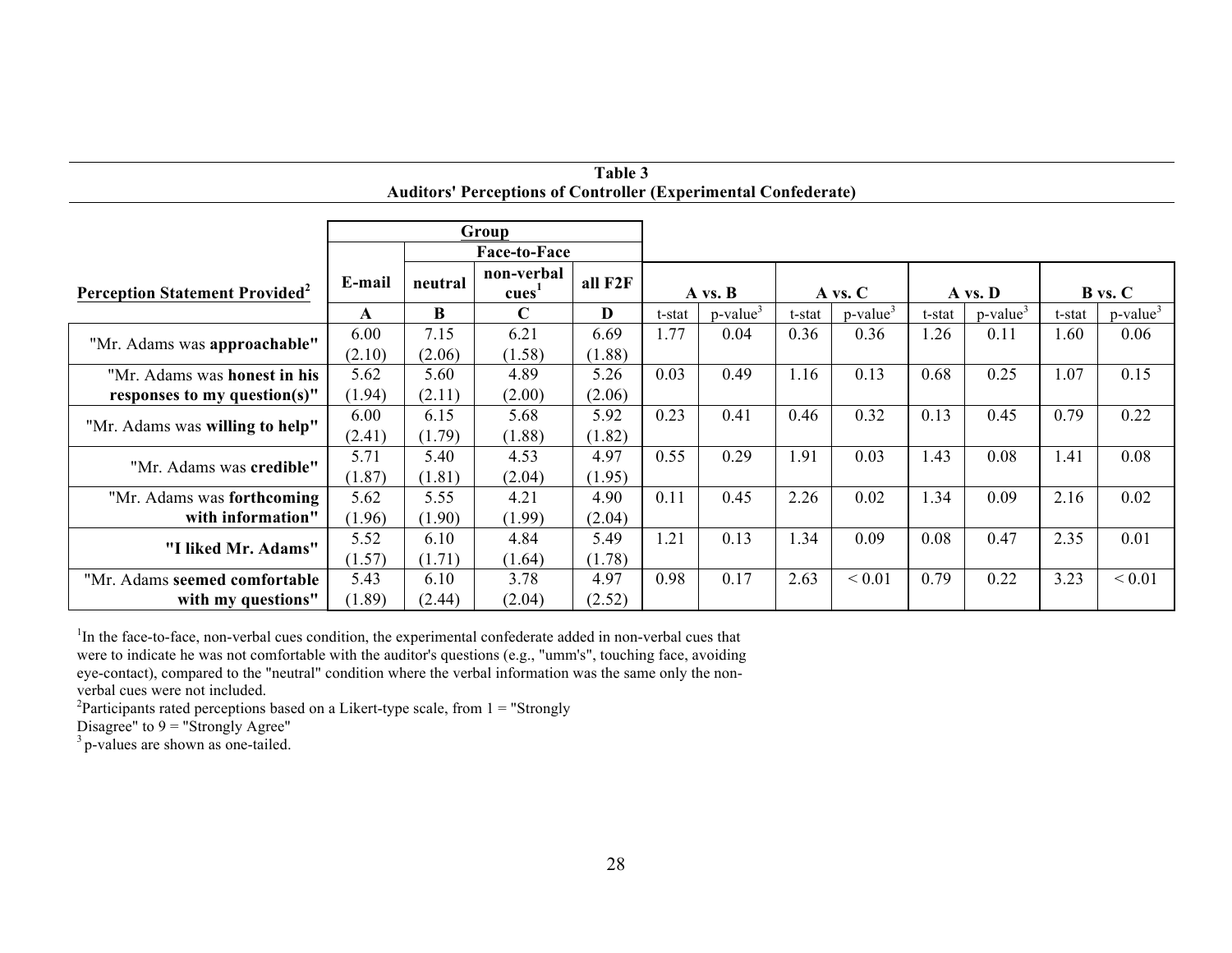# **Table 4 Auditor and Client Discussions**

|                                        | Group             |        |                                   |        |         |                         |         |                         |         |                         |                |                         |
|----------------------------------------|-------------------|--------|-----------------------------------|--------|---------|-------------------------|---------|-------------------------|---------|-------------------------|----------------|-------------------------|
|                                        |                   |        | <b>Face-to-Face</b>               |        |         |                         |         |                         |         |                         |                |                         |
|                                        | E-mail<br>neutral |        | all<br>non-verbal<br>F2F<br>cues' |        | A vs. B |                         | A vs. C |                         | A vs. D |                         | <b>B</b> vs. C |                         |
|                                        | A                 | B      | $\mathbf C$                       | D      | t-stat  | $p$ -value <sup>2</sup> | t-stat  | $p$ -value <sup>2</sup> | t-stat  | $p$ -value <sup>2</sup> | t-stat         | $p$ -value <sup>2</sup> |
| <b>Number of Questions Asked</b>       | 2.42              | 9.10   | 10.95                             | 10.00  | 4.84    | ${}< 0.01$              | 4.58    | ${}< 0.01$              | 6.89    | ${}_{0.01}$             | 0.92           | 0.18                    |
|                                        | (1.89)            | (5.37) | (7.07)                            | (6.24) |         |                         |         |                         |         |                         |                |                         |
| <b>Number of Documents Obtained</b>    | 5.10              | 3.95   | 4.53                              | 4.23   | 1.55    | 0.06                    | 0.66    | 0.26                    | 1.27    | 0.11                    | 0.69           | 0.25                    |
|                                        | (2.47)            | (2.26) | (2.93)                            | (2.59) |         |                         |         |                         |         |                         |                |                         |
| <b>Number of Documents Requested</b>   | 6.91              | 5.15   | 6.05                              | 5.59   | 1.76    | 0.04                    | 0.69    | 0.25                    | 1.33    | 0.09                    | 0.84           | 0.20                    |
|                                        | (3.78)            | (2.48) | (3.98)                            | (3.28) |         |                         |         |                         |         |                         |                |                         |
| <b>Number of Relationship-building</b> | 0.71              | 1.50   | 1.79                              | 1.64   | 2.01    | 0.03                    | 2.10    | 0.02                    | 2.81    | ${}< 0.01$              | 0.49           | 0.31                    |
| <b>Statements</b>                      | (0.72)            | (1.57) | (2.07)                            | (1.81) |         |                         |         |                         |         |                         |                |                         |
| <b>Number of Back-and-Forth</b>        | 3.52              | 17.75  | 20.10                             | 18.90  | 5.91    | ${}< 0.01$              | 5.58    | ${}< 0.01$              | 8.82    | ${}_{0.01}$             | 0.74           | 0.23                    |
| <b>Interactions</b>                    | (1.94)            | (8.89) | (10.78)                           | (9.84) |         |                         |         |                         |         |                         |                |                         |

<sup>1</sup>In the face-to-face, non-verbal cues condition, the experimental confederate added in non-verbal cues that were to indicate he was not comfortable with the auditor's questions (e.g., "umm's", touching face, avoiding eye-contact), compared to the "neutral" condition where the verbal information was the same only the

 $2$  p-values are shown as one-tailed.